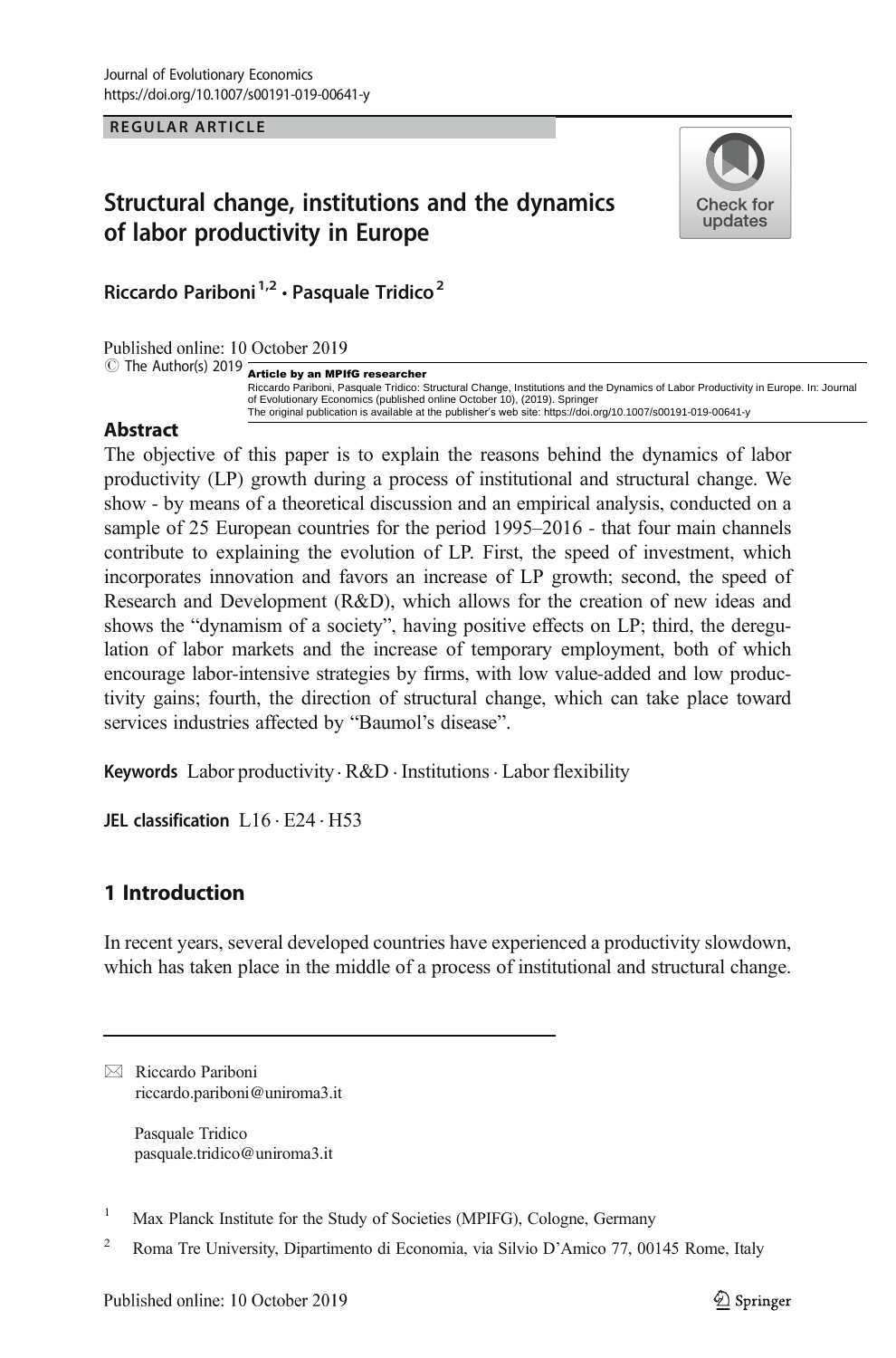As shown in Fig. [1](#page-2-0), a common trend seems to emerge. Independently of the socioeconomic welfare model,<sup>1</sup> labor productivity growth in the European countries<sup>2</sup> in the four panels has displayed a decreasing or stagnating pattern.<sup>3</sup>

The main purpose of this article is to provide a theoretical and empirical analysis of the impact of some major socio-economic phenomena on the dynamics of labor productivity. We aim to show both theoretically and by means of an econometric model applied to EU countries that four main channels contribute to explaining the evolution of our variable of interest. First would be the speed of investment (measured by the rate of investment growth), which incorporates innovation and favors an expansion of aggregate demand and an increase of LP (in the sense of Kaldor and Schumpeter). We will discuss the role of institutions<sup>4</sup> in fostering innovation; in this sense we build a bridge between Schumpeterian and Kaldorian insights. More specifically, Kaldor's ideas – and in particular his technical progress function – are recalled, to stress the importance of investment in physical assets as a vector of technological advancement. However, the productivity stagnation commenced, in different countries, a few years earlier than the slowdown in capital accumulation. Hence, the latter cannot be the *causa causans* of the former, but more a reinforcing factor for an already underway process. For this reason, we look for other co-determinants of the phenomenon we are trying to explain. The second channel is the speed of investment in Research and Development (R&D), which allows for the creation of new ideas and shows the "dynamism of a society" in the sense of Kaldor, with positive effects on LP. The third channel is the deregulation of the labor market and the increase of temporary employment, along with stagnant wages, all of which encourage labor-intensive strategies by firms, with low value-added and low productivity gains, following the Sylos Labini approach. The fourth channel is the direction of structural change. If this takes place in services industries experiencing Baumol's disease, which suffer from specific obstacles to innovation and tend to be intensive in unskilled labor, there is little room for productivity gains and labor productivity is likely to slow down. Therefore, we argue, structural change needs to be governed and channeled with proper incentives both in the labor market and in the investment sector. Policies and institutions are crucial for this objective. Innovation and technical progress take place within an institutional framework

<sup>&</sup>lt;sup>1</sup> A partial exception is represented by Central and Eastern European countries, where the growth of labor productivity has, to an extent, flattened, but at generally higher rates. It is not, however, the purpose of this article to discuss the differences and specificities of each country and/or their welfare models.<br><sup>2</sup> The sixteen countries in Figure 1 are a sub-sample of the countries in our empirical analysis.

 $3$  See Gordon (20[1](#page-2-0)6) for a discussion centered on the US case, which lies outside the scope of this work. In his book, the author argues convincingly that the wave of technological improvements that has characterized the last decades, namely the IT "revolution", does not have the same potential for long-term growth as did Great Inventions from the past (e.g., electricity or the internal combustion engine). Hence, contemporary economies are stuck in a state of technological stagnation, made worse by the contemporaneous issues of increasing income inequality, aging populations and other "headwinds". <sup>4</sup> We will refer, throughout the article, to a broad definition of institution, which relates to "conventions,

customs, habits of thinking and modes of doing which make up the scheme of arrangements which we call 'the economic order'" and also with the way in which institutions interact to comprise "the organization of modern industrial society" (Hamilton [1919,](#page-24-0) p. 311).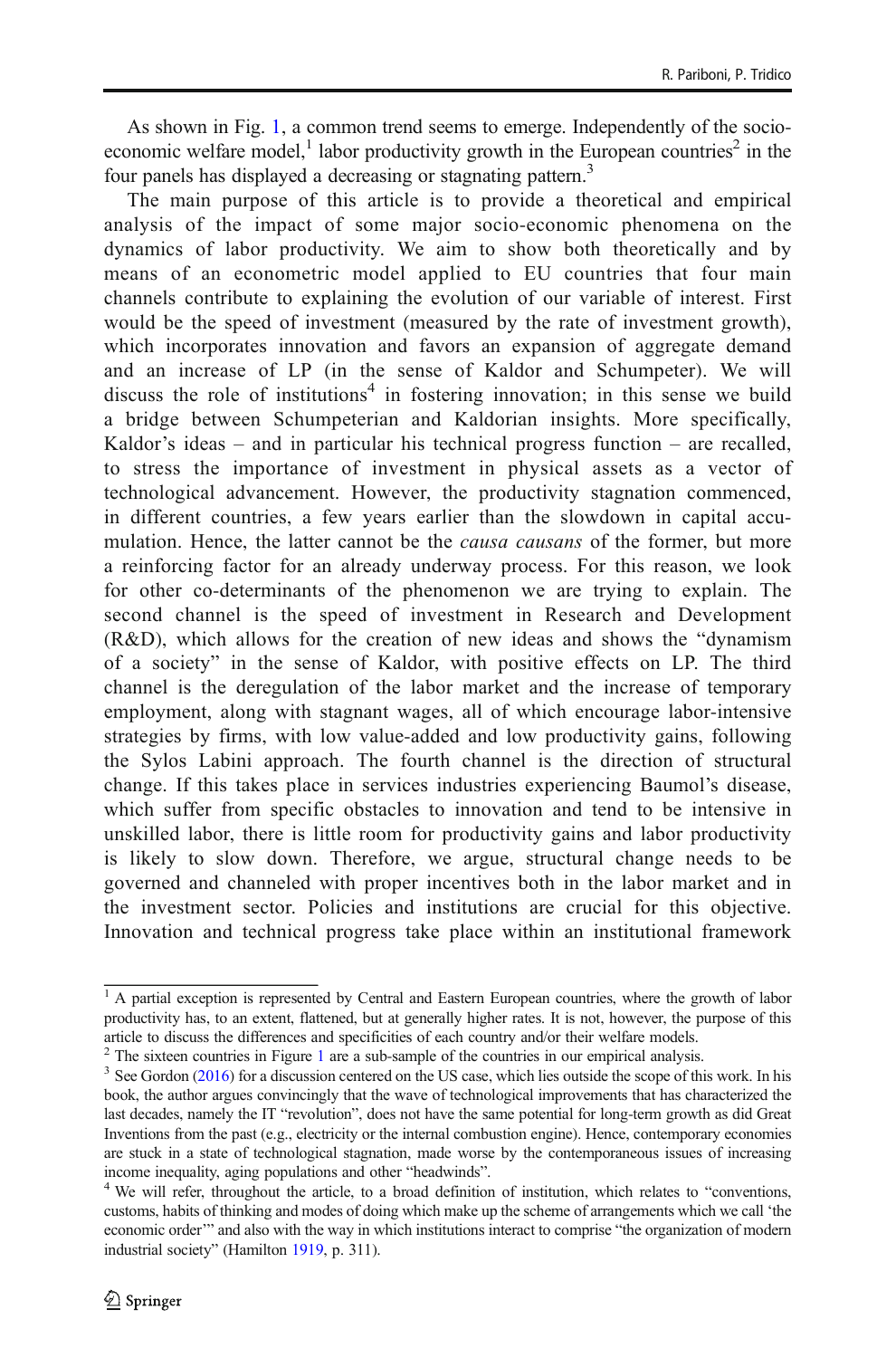<span id="page-2-0"></span>

Fig. 1 Rate of growth of labor productivity (moving average over three years), selected countries. (See Figure [2](#page-19-0) in the appendix for some descriptive evidence on non-European countries, which substantiate the claim of a worldwide productivity slowdown.) Source: own elaboration on Eurostat data

able to create the proper incentives for agents to invest, risk and interact. This framework also needs to adapt to the new technological systems that have meanwhile emerged.

Over the last three to four decades, many advanced economies have experienced significant changes in their productive structures and their industrial strategies.<sup>5</sup> While the post-WWII period of expansion – qualified by some scholars as "The Golden Age of Capitalism" (Marglin and Schor [1990\)](#page-24-0) – was characterized by the manufacturing industry exerting the leading role, in more recent years a massive shift in employment has been taking place in most Western countries. Indeed, a steady decline in the share of workers employed in manufacturing and a transition towards the service sector is a well-known feature of contemporary capitalism.<sup>6</sup> Additionally, as highlighted, for example,

See Tridico and Pariboni [\(2017\)](#page-25-0) for some descriptive evidence.

 We will not discuss the causes behind this process here. See Autor et al. [\(2013\)](#page-23-0) for an analysis of the impact of Chinese import competition on the US labor market. Rodrik ([2016](#page-25-0)) identified globalization and laborsaving technical progress as the main explanatory factors for employment loss in manufacturing in advanced economies. See also Schettkat and Yocarini [\(2006](#page-25-0)) for a thorough review of the literature on the 'tertiarization' of advanced economies, in which the authors uncover three main explanations: differentials in productivity growth among industries (more on this later, in the discussion of Baumol's contribution); shifts in the interindustry division of labor and the increasing importance of outsourcing from the manufacturing to the service industries; finally (and this is the one preferred by the authors) "the shift to services in the advanced economies is a real shift in final demand" (Schettkat and Yocarini [2006,](#page-25-0) p. 145).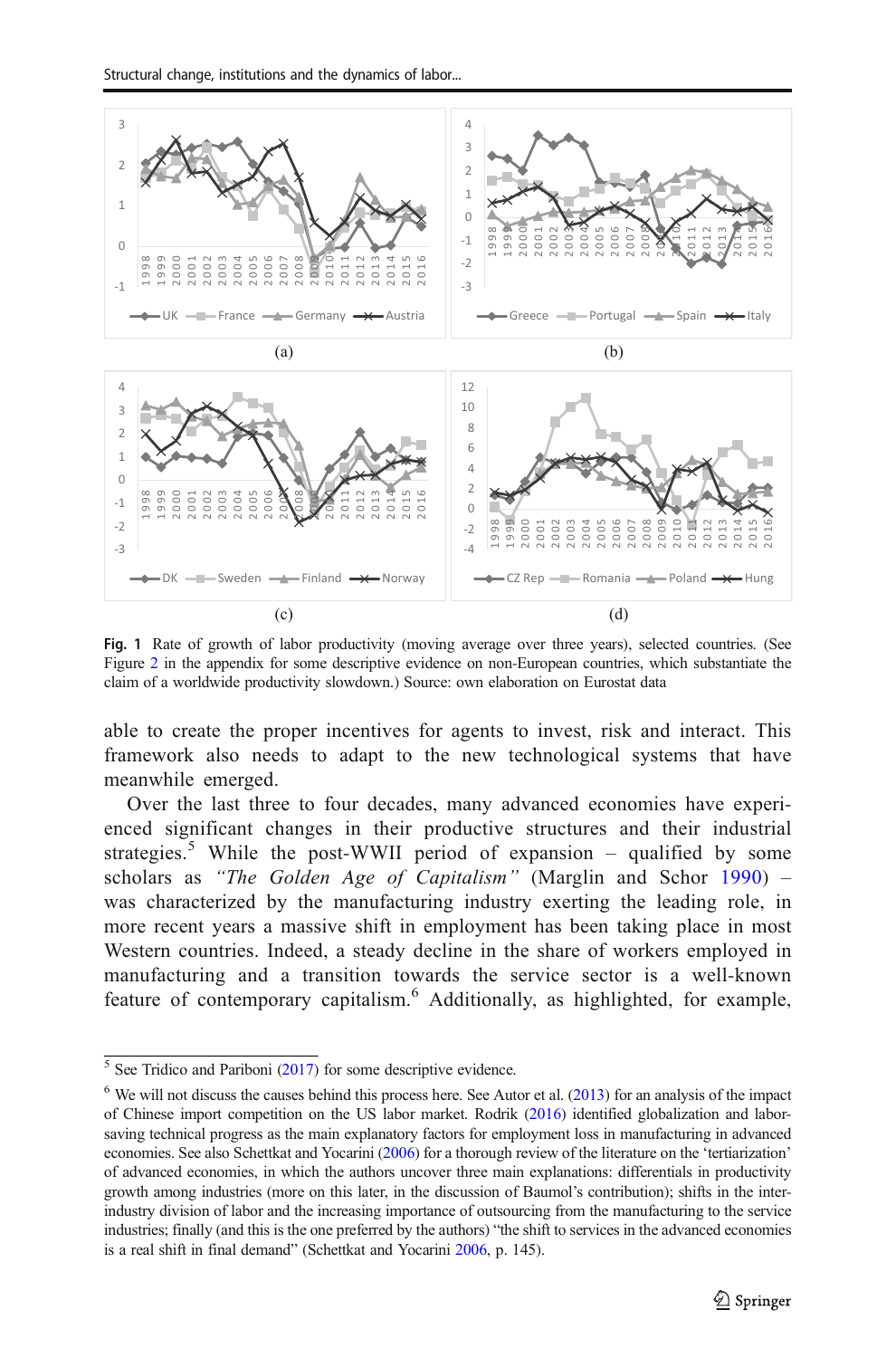in Szirmai ([2012](#page-25-0)) and Rodrik ([2016](#page-25-0)), such deindustrialization<sup>7</sup> trends are similarly observable in developing countries, with a relative exception being presented by Asian industrial exporters.

In the remainder of this article, we will try to explore channels that operate through both the demand and the supply side of the economy, with a special focus being placed on labor market flexibilization and transformations in the productive structure of the economies involved. In Sections 2–4, we will conduct a selected review of the literature to try to uncover possible explanations for the slowdown of productivity growth that is being experienced by most European countries. The paper proceeds as follows: in Section 2 we explore the possible threats to the dynamics of labor productivity that can arise from an ungoverned process of structural change. To do this, we draw first on the classic works of Baumol and Kaldor, which are then enriched with more recent contributions that outline the heterogeneous nature of different service industries. Section 3 establishes a link between labor flexibility and productivity, claiming that a certain degree of rigidity in labor market institutions can be beneficial as it deters the adoption of labor-intensive strategies and pushes, through creative destruction, non-innovators out of the market. Section 4 discusses the role of institutions in fostering innovation and investment and tries to find the meeting point between Keynes, Schumpeter and Kaldor. In Section 5, we submit the main ideas of Sections 2–4 to empirical scrutiny by means of a panel data analysis conducted on a sample of 25 European countries $8$  for the period 1995–2016. The results are broadly consistent with our expectations. The last section concludes.

## 2 Structural change and labor productivity: A brief review

In this paper, we want to assess whether the process of structural change – briefly illustrated above – can contribute to explaining recent trends in labor productivity.<sup>9</sup> The literature has been debating this issue for decades and no consensus has emerged. On the one hand, it has been argued and found, for example in the influential empirical work of Hartwig ([2011](#page-24-0)), that "structural change has a growth-dampening effect" (Hartwig [2011,](#page-24-0) p. 485) for both the US and a group of fifteen European countries. This idea is obviously not new and dates back at least to Baumol and Bowen [\(1965\)](#page-23-0), Kaldor [\(1966\)](#page-24-0) and Baumol [\(1967\)](#page-23-0). It is easily summarized as follows: "*a transfer of* resources from manufacturing to services may provide a structural change burden" (Szirmai and Verspagen [2015,](#page-25-0) p. 47).

 $^7$  Throughout this article, we use the term deindustrialization to encapsulate the relative loss of importance and weight of manufacturing. However, as noted in Szirmai ([2012](#page-25-0)), according to the International Standard Industrial Classification of All Economic Activities (ISIC), the industrial sector also comprises mining, utilities and construction. Here, we will follow Szirmai (as well as the standard use) and refer to a narrower concept that incorporates only the manufacturing industry.

<sup>8</sup> The 25 countries in our sample are Austria, Belgium, Bulgaria, Cyprus, the Czech Republic, Denmark, Estonia, Finland, France, Germany, Greece, Hungary, Ireland, Italy, Latvia, Lithuania, Luxembourg, the Netherlands, Norway, Portugal, Romania, Slovakia, Slovenia, Sweden and the United Kingdom. Due to a lack of data availability, we had to drop Croatia, Malta, Poland and Spain from our analysis.

 $9$  See Table [10](#page-22-0) in the Appendix, for a summary of the arguments put forward in this section.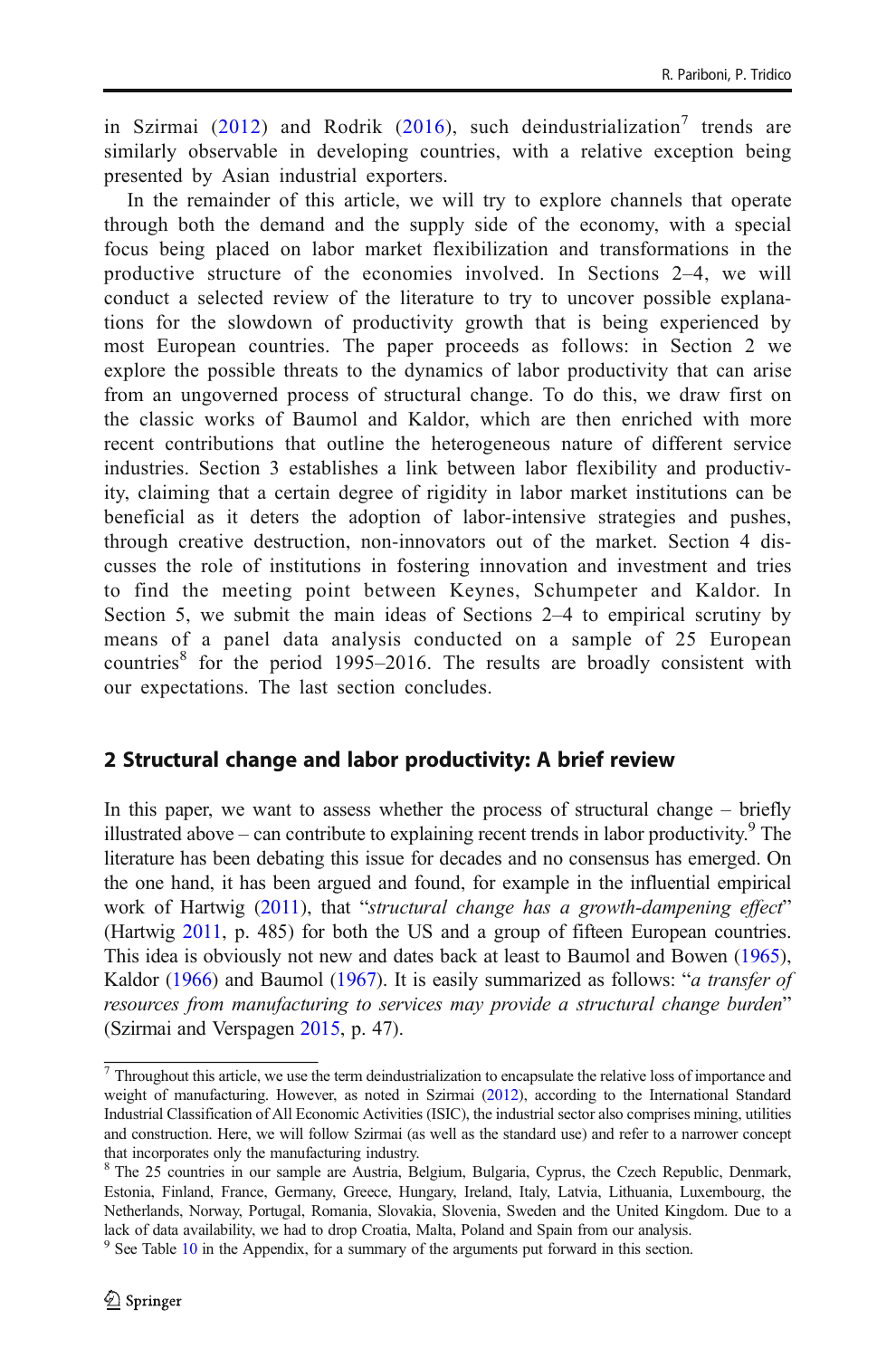On the other hand, in more recent years the very idea of the existence of Baumol's disease affecting the dynamics of aggregate labor productivity has been questioned and critically discussed.<sup>10</sup> In an influential contribution, for example, Triplett and Bosworth claim sic et simpliciter that "Baumol's disease has been cured" (Triplett and Bosworth [2003](#page-25-0), p. 23) and that the over-emphasis in previous years on such a disease might have been due to difficulties in correctly measuring productivity in services. $11$ 

In our view, nonetheless, at least several certain service industries have a limited potential for productivity gains, being structurally defined by laborintensive production processes. Moreover, as pointed out by Wölfl ([2005](#page-25-0)), service industries might suffer from specific obstacles to innovation: for example, the average small size of firms in this sector (and the related difficulties in gathering the necessary financing) leads to low investment, specifically in highrisk, high-tech capital assets (Wölfl [2005](#page-25-0), p. 55). Added to this, investments in R&D and in workforce training tend to be underfunded and industries operating in the service sector often resort to non-firm specific technologies and knowledge that has been developed elsewhere (ibid.). Finally, we find persuasive the arguments that have been collectively labeled as the "Manufacturing Imperative" (Rodrik [2011\)](#page-25-0), discussed and summarized in Cirillo and Guarascio [\(2015\)](#page-23-0). In this scenario, an advanced manufacturing sector generates innovation spillover into service industries; manufactured capital goods used by the service sector embody most of the technical progress and knowledge generated in the economy (see Kaldor's discussion below). Moreover, being tradable, they are an efficient vector for disseminating innovation.

Maroto and Rubalcaba advance a more nuanced view. Indeed, they list "intensive utilization of the labor force, innovation barriers, low competition, the smaller size of enterprises or differences within labor market conditions" [\(2008,](#page-24-0) p. 349) as internal, structural characteristics of the service industries that can potentially slow down the pace of technological progress and innovation.<sup>12</sup> They also notice that, "to a certain extent" and at a very aggregate level, Baumol's disease can still be considered valid; nonetheless, the picture across different service industries is uneven and sub-sectors such as transport, communication, finance and some business-related services contribute substantially to productivity growth. $^{13}$ 

<sup>&</sup>lt;sup>10</sup> A qualification and a reassessment of the Baumol's disease has been advanced by Baumol himself. See, for

example, Baumol et al. [\(1989\)](#page-23-0) and Baumol [\(2002\)](#page-23-0).<br><sup>11</sup> See Griliches ([1994](#page-24-0)), Hartwig ([2008](#page-24-0)) and Harchaoui [\(2016](#page-24-0)). On the other hand, see also Byrne et al. [\(2016\)](#page-23-0), where it is convincingly argued that the observed labor productivity slowdown does not arise "from growing mismeasurement of the gains from innovation in information technology-related goods and services" (Byrne et al. [2016,](#page-23-0) p. 109) and Syverson [\(2017\)](#page-25-0). In both Byrne et al. ([2016](#page-23-0)) and Syverson ([2017](#page-25-0)), it is also stressed that "nonmarket" benefits, in terms of consumer surpluses and estimated gains in nonmarket production that arise from the adoption of IT technologies, do not compensate for the productivity slowdown, which remains sizable even when taking these factors into account.<br><sup>12</sup> Similar arguments are made in Wölfl  $(2005)$ .

<sup>&</sup>lt;sup>13</sup> See Maroto-Sánchez and Cuadrado-Roura (2009) and Wölfl ([2005](#page-25-0)) for an analysis of productivity differentials among different service sub-sectors. See also Daniels et al. [\(2011\)](#page-23-0) and Di Meglio et al. [\(2015\)](#page-23-0), among others, who try to relate the debate on structural change –and its peculiar directions in different institutional contexts– to the 'Varieties of Capitalism' approach.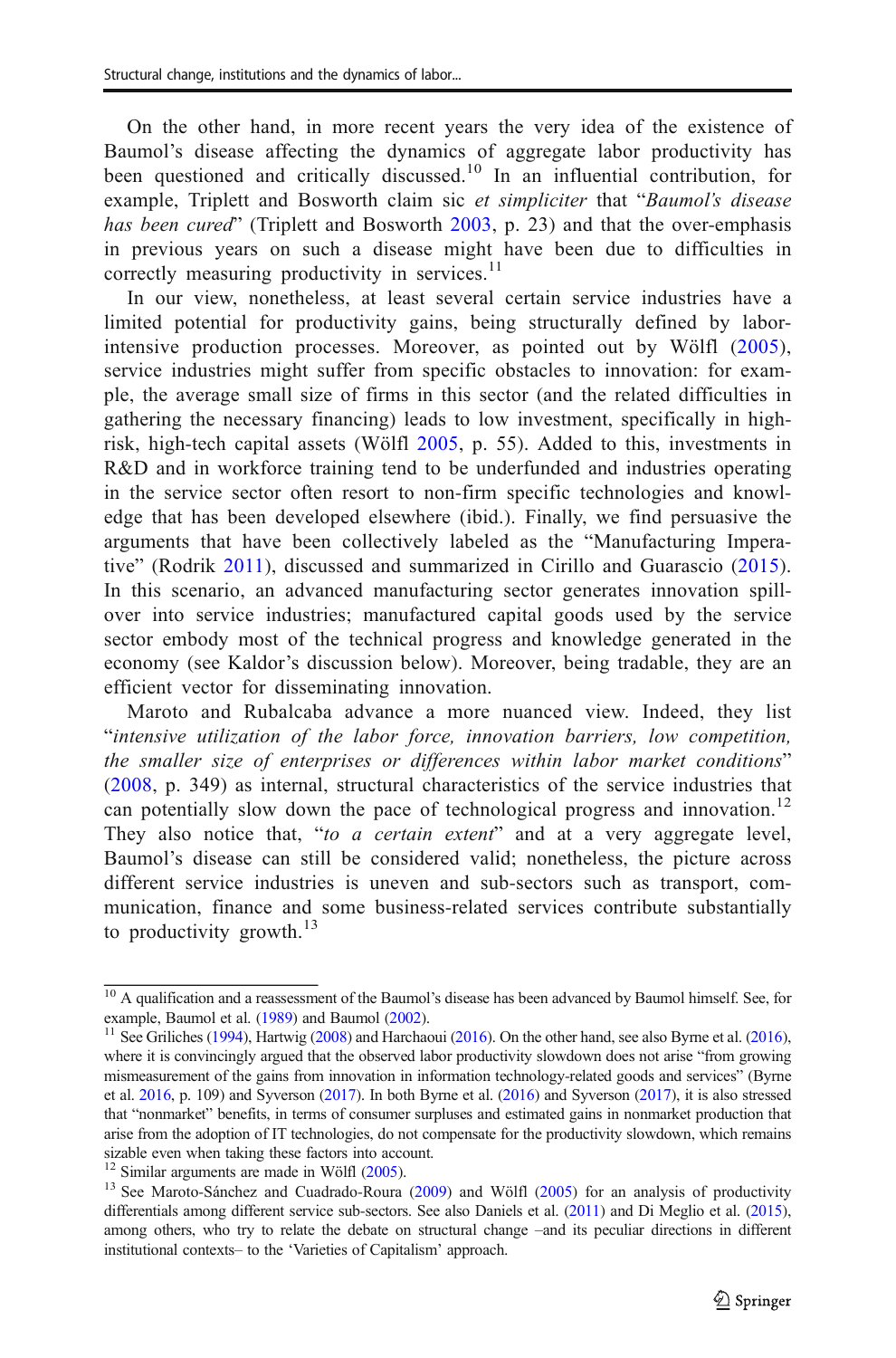## 3 Labor flexibility and productivity

One of the aims of this work is to assess the impact of the generalized flexibilization of labor relations on the dynamics of labor productivity.<sup>14</sup> There are several theoretical arguments put forward in the relevant literature that present a negative relationship between labor flexibility and productivity.<sup>15</sup> As argued by Storm and Naastepad, unstable labor relations may erode social capital and trust and induce firms to invest less readily in workers' firm-specific human capital (Storm and Naastepad [2012,](#page-25-0) [2015](#page-25-0)). A similar line of reasoning can also be found in the perspective of the models of the New Keynesian Economics, which consider work effort – at the margin - to be positively correlated with wages; so, in that sense, unstable jobs, flexibility, scarce incentives and low-paid jobs push workers to put less effort into their work. Moreover, this type of employment leads to a lower likelihood that firms and workers will invest in training and education to improve the quality of human capital culminating in lower returns in terms of productivity, ceteris paribus, for the economic system (Salop [1979](#page-25-0); Shapiro and Stiglitz [1984\)](#page-25-0).

From a non-mainstream perspective, similar arguments can be found in the works of Vergeer and Kleinknecht. In Vergeer and Kleinknecht ([2010](#page-25-0)), the authors perform a panel data analysis based on 19 OECD countries, for the period 1960–2004. Among their main results, flexible labor relations are found to damage labor productivity growth through multiple channels<sup>16</sup> (p. 393) and to disincentivize knowledge accumulation. Interestingly, Vergeer and Kleinknecht provide evidence that the labor productivity slowdown is not only due to the creation of precarious, deregulated, and lowproductivity jobs, but the productivity of existing jobs is negatively affected as well. Vergeer and Kleinknecht ([2014\)](#page-25-0) perform a similar exercise involving 20 OECD countries in the same time span (1960–2004) of Vergeer and Kleinknecht [\(2010\)](#page-25-0), which substantially confirm the main findings presented there. Attention is drawn to the fact that easier hiring and firing procedures, which result in shorter job tenures, inhibit the formation of firm-specific, "tacit" knowledge and hinder the functioning of the "routinized" innovation model (Vergeer and Kleinknecht [2014,](#page-25-0) p. 383).

Lucidi and Kleinknecht ([2010](#page-24-0)) identify four channels through which labor flexibility can lead to a poor performance in labor productivity growth: a) in the spirit of the works of Sylos-Labini and Schumpeter, (a lack of) flexibility induces the adoption of capitalintensive techniques of production and favors a process of creative destruction, pushing non-innovators, who are unable to cope with a higher cost of labor and tighter regulations out of the market; b) short-term labor relations lead to under-investment in workforce training; c) better job protection prevents the creation of a conflictual working environment, helps with the establishment of more cooperative industrial relations and elicits employees' commitment and trust; d) flexible and precarious jobs are conducive to low wages, so if an economy is wage-led (Bhaduri and Marglin [1990\)](#page-23-0), this causes a slowdown in aggregate demand and consequently in the dynamics of labor

 $14$  See Table [11](#page-22-0) in the appendix for a summary.<br><sup>15</sup> The argument is, obviously, far from uncontroversial. See, for example, Nickell and Layard ([1999](#page-24-0)); Saint-Paul ([2000\)](#page-25-0), Bassanini and Ernst ([2002\)](#page-23-0) or Scarpetta and Tressel [\(2004\)](#page-25-0) for an opposite view on the relationship between labor flexibilization and productivity. See also Vergeer and Kleinknecht ([2010](#page-25-0)) and Lucidi and Kleinknecht [\(2010\)](#page-24-0) for a rebuttal of the theses presented in these works.<br><sup>16</sup> The authors mention "capital-labor substitution, vintage effects, induced technical change, creative destruc-

tion and demand-pull effects" (Vergeer and Kleinknecht [2010,](#page-25-0) p. 393).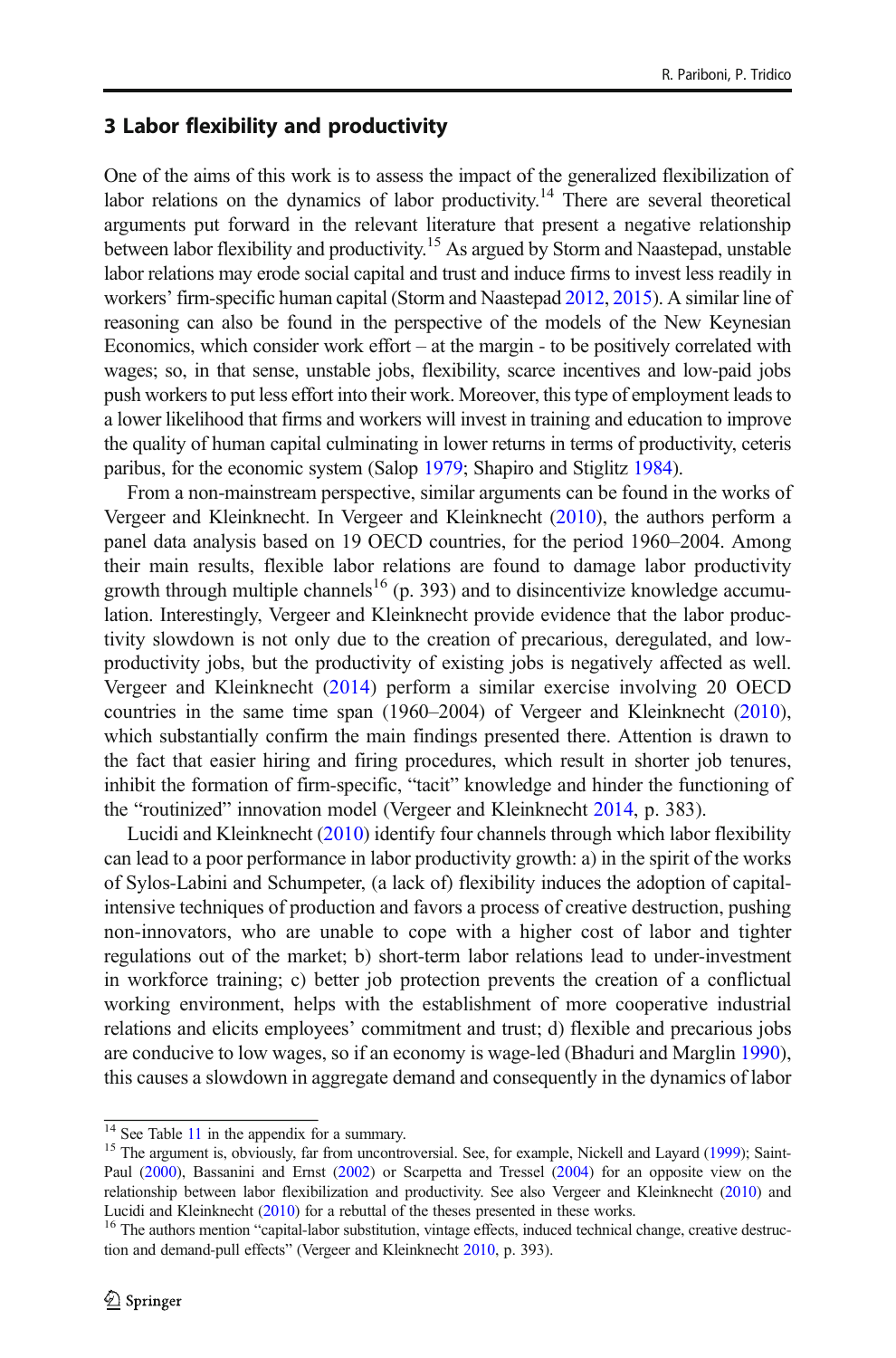productivity, according to the Kaldor-Verdoorn law (Verdoorn [1949;](#page-25-0) Kaldor [1978](#page-24-0)). The authors conclude their analysis, focused on the Italian case, finding that the Italian labor market reforms "shifted Italy towards … a labour-intensive and low-productive growth path" (Lucidi and Kleinknecht [2010,](#page-24-0) p. 541).

Kleinknecht et al. ([2016](#page-24-0)) detail a further argument to support the view that flexibility may damage labor productivity: firms with a higher share of "flexible" workers tend to have higher shares of non-productive, managerial personnel. Higher labor turnover and easy firings result in a lack of trust that must be compensated for by greater levels of control.

In  $Dosi<sup>17</sup>$  et al. ([2017](#page-24-0)), the authors incorporate an explicit analysis of labor market flexibilization into their 'Schumpeter meeting Keynes' Agent Based Model (ABM) model.<sup>18</sup> They conclude that reforms oriented to this goal contribute to increased levels of inequality and a higher rate of unemployment, with no gain in terms of the long-term growth of productivity. A more flexible labor market, indeed, restrains the operating of the "Schumpeterian engine of innovation and growth" (Dosi et al. [2017,](#page-24-0) p. 25).

There is also a sizable stream of literature that directly addresses a specific feature of labor market flexibility, namely, the liberalization and widespread diffusion of tempo-rary contracts. Daveri and Parisi's ([2015](#page-23-0)) study of the relationship between employees' experience, productivity and innovation conclude that "firms endowed with a high share of temporary workers always exhibit lower productivity growth, no matter what its innovation activity" (Daveri and Parisi [2015](#page-23-0), p. 903).

Blanchard and Landier [\(2002\)](#page-23-0) identify a potential "perverse" effect of the liberalization of fixed-term contracts: after the expiration of the temporary contract, even if the match between the temporary worker and the employer is productive, the latter could still opt for replacing the former with a new worker under a temporary contract instead of issuing a regular contract to the former employee because this would enhance her bargaining position and allow her to gain a higher wage. The result is that firms can be induced to "design routine, low-productivity jobs, which they can fill through the use of fixed-term contracts" (Blanchard and Landier [2002](#page-23-0), p. 244).

Battisti and Vallanti ([2013](#page-23-0)) find that a larger share of temporary workers within the firm is detrimental to workers' effort - studied in terms of absenteeism - and hence to firm-level productivity. In Cappellari et al. ([2012](#page-23-0)), the negative influence of temporary workers on the dynamics of productivity operates by activating a substitution of workers for capital, negatively affecting the capital/labor ratio.<sup>19</sup> Cirillo et al. ([2017\)](#page-23-0) discuss the effects on several dimensions of the labor market of a recent Italian reform (the so-called 'Jobs Act') that, among other things, heavily liberalized the terms for the use of fixed-term contracts. Perhaps the most interesting finding points to a strong bias toward the creation of new jobs, which tend to be mostly concentrated in low-tech, low-innovation, precarious-job service sectors.<sup>20</sup>

 $17$  Dosi and co-authors have developed, along several years, an innovative stream of research, wherein the analytical tool used is a class of models labeled as 'Keynes meets Schumpeter'.

<sup>&</sup>lt;sup>18</sup> With this expression, we refer to "a model in which a multitude of (heterogeneous) elements or objects interact with each other and the environment" (Delli Gatti and Gallegati  $2018$ , p. 7).

<sup>&</sup>lt;sup>19</sup> See also Jona Lasinio and Vallanti [\(2013](#page-24-0), p. 22).<br><sup>20</sup> Jona Lasinio and Vallanti ([2013](#page-24-0)) develop a similar argument with respect to the effects of the diffusion of temporary contracts. See also Auer et al. ([2005](#page-23-0)), where the authors find a positive correlation between employment tenure and labor productivity, as job stability (as opposed to a short-term contract) is necessary for job training.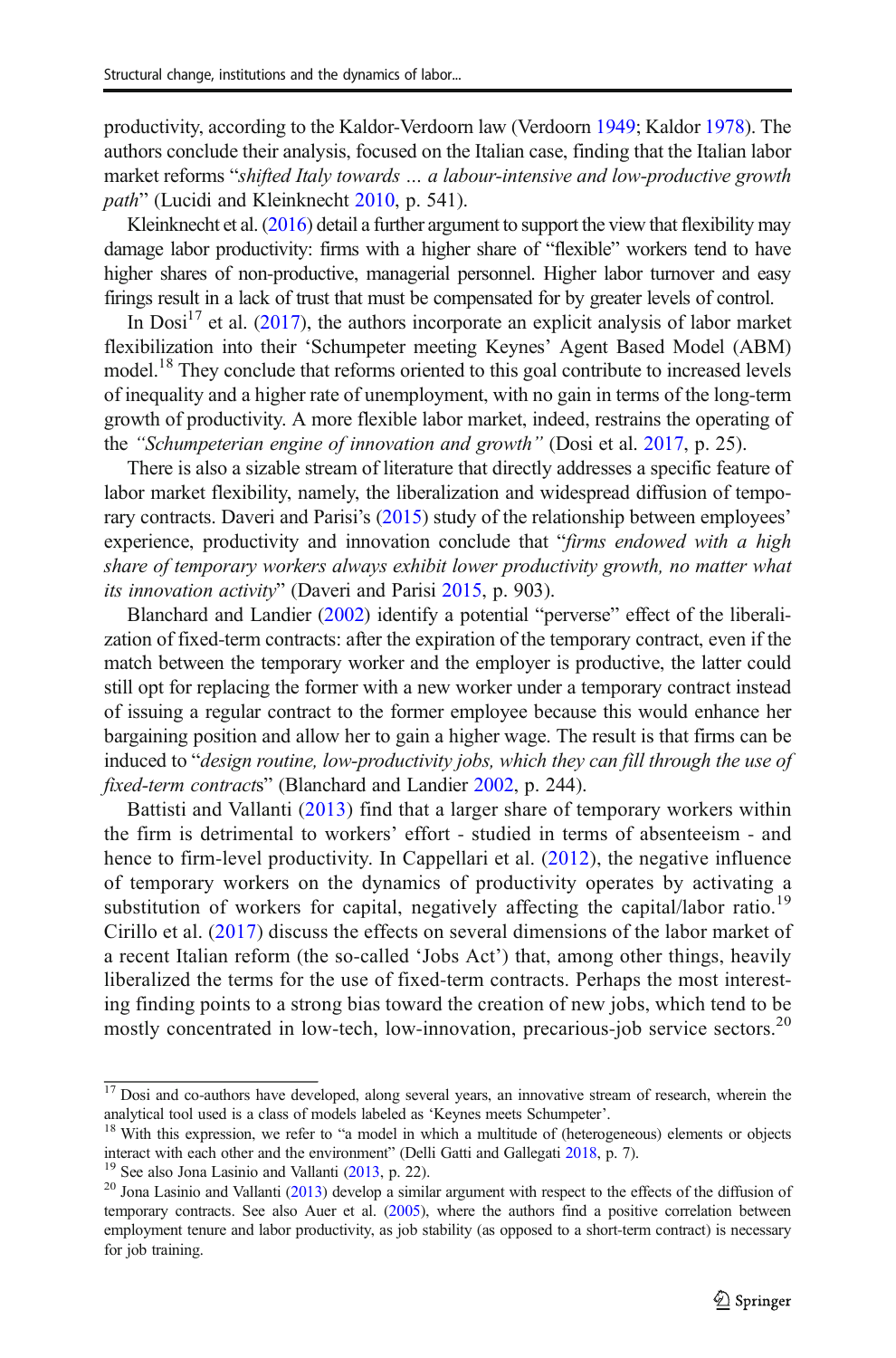Moving the analysis to the European level, Cirillo and Guarascio ([2015](#page-23-0), p. 160) maintain that such "cost competitiveness strategies aiming to compete by reducing labour costs weaken the foundation for a technological upgrade of the economy".<sup>21</sup>

Boeri and Garibaldi ([2007](#page-23-0)) investigate the consequences of the introduction of an employment "two-tier regime," which allows firms to hire both permanent and temporary workers. Their theoretical model predicts a permanent fall in average productivity, due to the functioning of the law of diminishing returns: the possibility of hiring workers under a fixed-term contract stimulates employment, which, however, expands in a region of the demand curve where marginal productivity is decreasing. They also validate their result through an empirical analysis, which stresses "the negative effect of the spread of fixed term contracts on labour productivity" (Boeri and Garibaldi [2007](#page-23-0), p. 378).

Drawing from this literature review, we include "temporary employees as a percentage of the total number of employees," as a proxy for labor market flexibility, among the determinants of labor productivity growth, expecting that there will be a negative influence on the latter of our variables of interest.<sup>22</sup>

## 4 Toward a model of labor productivity: Institutions, investment and innovation

John Maynard Keynes' work focuses on the role of aggregate demand -and, in particular, of investment and government expenditures- in determining the level of employment, income and production. Technical progress, on the other hand, is not a main concern of the British economist.

With few exceptions, on the other hand, both endogenous growth models (Romer [1990;](#page-25-0) Dinopoulos and Segerstrom [1999\)](#page-23-0) and evolutionary models (Nelson and Winter [1982\)](#page-24-0) are driven by Schumpeterian characteristics with endogenous innovation, but do not take into consideration demand dynamics and the interaction between innovation and aggregate demand. Among the exceptions we hinted at, it is worth mentioning Dosi et al.  $(2010)$  – and more generally the 'Keynes meets Schumpeter' class of models developed by Dosi and co-authors - who present an Agent Based Model (ABM) that is evolutionary rooted and explores the influence of aggregate demand and the endogenous drivers of technical progress.

At the intersection between Keynes and Schumpeter, one can find the "technical production function" of Kaldor  $(1961)$  $(1961)$  $(1961)$ ,<sup>23</sup> which depends on investment and on "society's 'dynamism,' meaning by this both inventiveness and readiness to change and to experiment" (ibid., p. 208). In fact, the technical progress function of Kaldor, represented below in eq. ([1\)](#page-8-0), has two components: the first has an exogenous nature and is given by the parameter  $\alpha$ , identified

 $\frac{21}{21}$  A similar argument is made in Storm and Naastepad ([2015](#page-25-0)).<br><sup>22</sup> As Boeri and Garibaldi [\(2007\)](#page-23-0) notice, in most European countries, the increase in labor flexibility has been taking place mainly through the liberalization of the terms for the use of temporary contracts.

 $23$  See also Tridico and Pariboni [\(2018](#page-25-0)) for a recent discussion.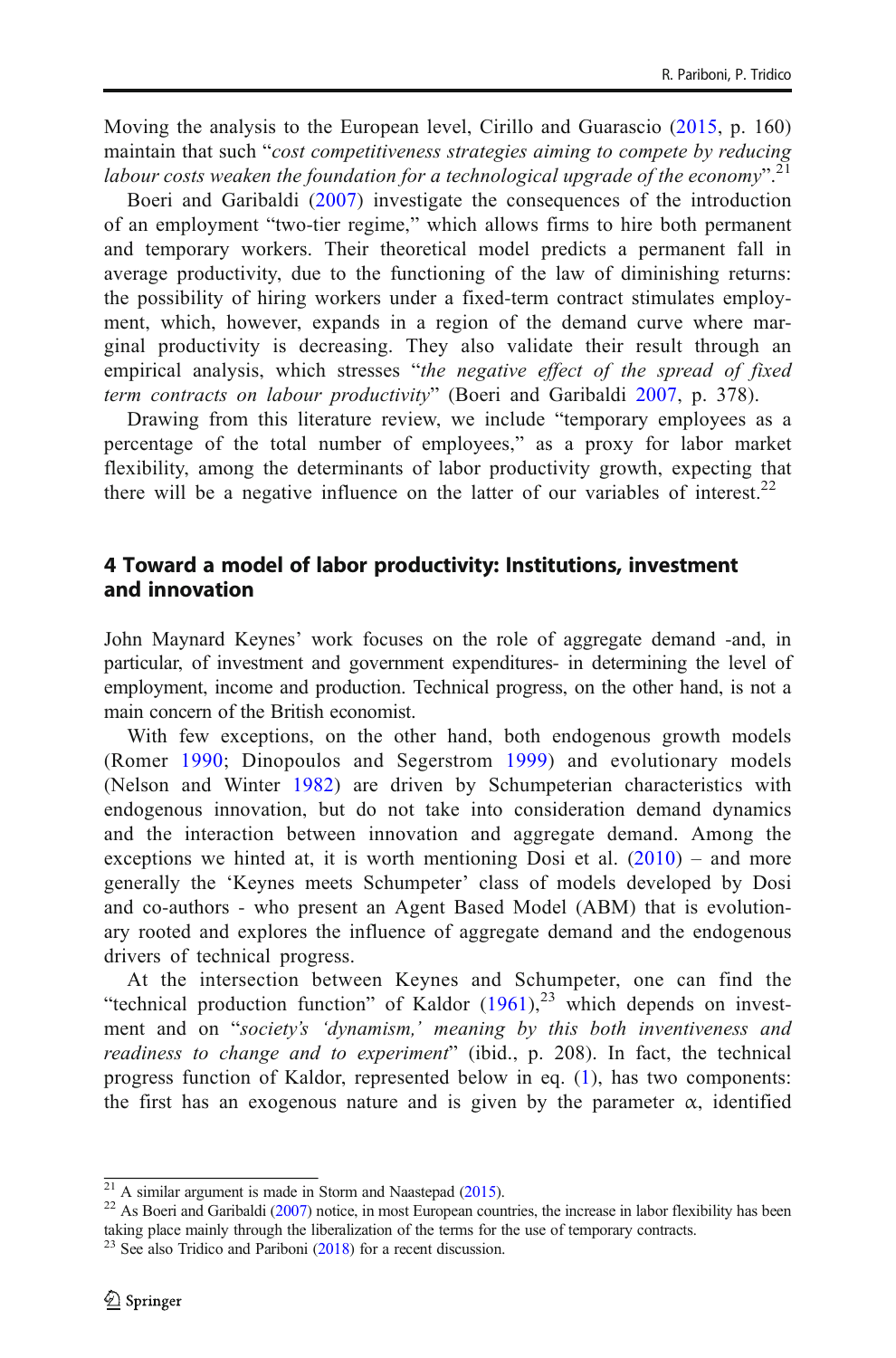<span id="page-8-0"></span>with "society's dynamism," while the second part of the equation,  $\beta g^k$ , states that the evolution of labor productivity is a positive function of the rate of growth of capital per worker  $k^{24}$ 

$$
g^{\lambda} = \alpha + \beta g^{k} \tag{1}
$$

The rationale is the following: given that most technical innovations and improvements are incorporated into machinery and equipment, for any given level of society's dynamism and inventiveness, the economy can absorb only a bounded amount of technical change, which is an increasing function of the speed with which capital is accumulated.

In Schumpeter and in the neo-Schumpeterian tradition, the creation and incorporation of technology depend on the economy's existing institutional arrangements (Romero [2014\)](#page-25-0). Hence, the  $\alpha$  of Kaldor's equation and its possibility to be continuously translated at a higher level depend on institutions, norms, rules and behavior identified generally with "society's dynamism,"

Kaldor [\(1970\)](#page-24-0) provides another important element of connection with the evolutionary approach, which is the notion of 'cumulative causation': a self-reinforcing dynamic in the circular process of investment demand leading to innovation and stimulating further investment. As Courvisanos states ([2012](#page-23-0), p. 297), R&D expenditure is crucial in the endogenous innovation process, $2<sup>5</sup>$  where, in particular, large firms spend more on R&D and activate more patents and innovation routes, while exogenous innovation refers to technological paradigm shift. This is the reason why, in our econometric model, R&D along with general investment are both crucial in generating productivity gains.

This cumulative process is also present in the notion of path dependency of most evolutionary models, for which the pioneer was Veblen ([1919\)](#page-25-0) in his theory of cumulative change. In Veblen, cumulative change explains the dynamic of progressive institutional change.<sup>26</sup> In essence, it starts with technological innovation, which alters habits and behaviors in a community which in turn, creates further innovation in the sciences. Following the logic of Veblen, institutional change moves from technological change to following a cumulative process.

Veblen's (and Kaldor's) idea of cumulative change is also the basis for any formal change. The institutional framework adapts to the new technological systems. However, the uncertainty of profits that a technological shift may generate could push firms toward resistant behavior and lobbying against the changes. That is why Veblen argues that technological innovation alters habits, both directly and indirectly, through changes in the formal framework and resistance in the informal behavior. Large corporations

<sup>&</sup>lt;sup>24</sup> It should be remembered that Kaldor's treatment of capital in the context of the "technical progress function" is subject to serious criticism, related to the aggregation problem and to the utilization of "a measure of capital as a homogeneous physical quantity" (McCombie and Spreafico [2016](#page-24-0), p. 1124), despite the results of the Cambridge controversy on capital. See McCombie and Spreafico [\(2016\)](#page-24-0) for a detailed discussion of these issues and for a restatement of Kaldor's insights on growth and productivity.<br><sup>25</sup> On the role of R&D in boosting productivity, see, for example, Fagerberg and Verspagen [\(2002](#page-24-0)), Griffith

et al. [\(2004\)](#page-24-0) and Edquist and Henrekson [\(2017\)](#page-24-0).<br><sup>26</sup> See also the work of Clarence Ayres (Ayres [1944](#page-23-0)) for an early and prescient evolutionary view of

technology and, in particular, for the analysis of the dichotomic relationship between the dynamic behavior of technology and the static behavior of institutions, the nature of which can hinder technological change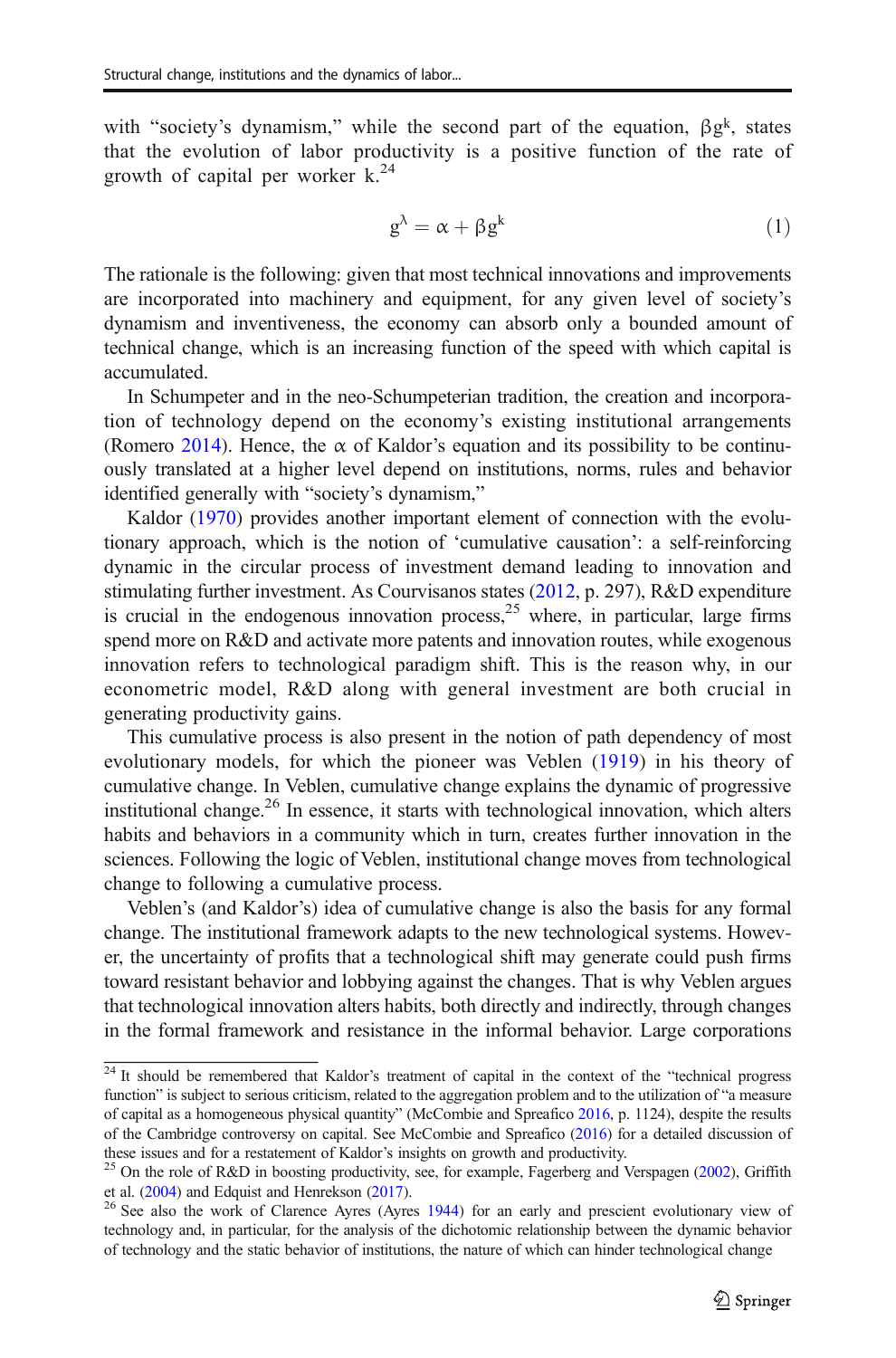with the direct or indirect support of states may wish to protect the old technological paradigm in order to defend existing capital value. This may generate institutional tension and also rates of labor productivity growth that differ from one sector to another. At the macro level, one can have limitations of the scale of production that can lead to a decline in economic development, despite (fragmented and unintegrated) technological progress having occurred (Rosenberg [1972,](#page-25-0) [1976\)](#page-25-0).

## 5 The model

Drawing from the theoretical background put forward in the paper and, in particular, in the second, third and fourth sections, we are going now to test the main implications of our theoretical analysis through a simple econometric model that relies on a set of 25 EU countries in the period between 1995 and 2016. This was a very important period<sup>27</sup> for technological change and innovation. Most advanced economies went through a radical shift in their technological paradigm during this period that dramatically changed their production techniques and products and accelerated the shift of employment toward service industries. The knowledge-based economy was simultaneously consolidated and new forms of digitalization and robotization of the economy seemed to take place, in particular after the financial crises of 2008–09. Moreover, an increasing number of firms (and sometimes governments) seem to have understood the crucial role played by  $R&D.<sup>28</sup>$ 

The model that we are going to estimate on our panel (25 EU countries in the period between 1995 and 2016), with a dynamic labor productivity growth equation, is as follows:

$$
LP_{it} = c_i + \sum_{s=0}^{1} \beta_s \cdot \overline{INV}_{it-s} + \sum_{k=0}^{1} \beta_k \cdot R \& D_{it-k} + \beta_o \cdot Mse_{it} + \beta_q \cdot Sse_{it} + \beta_f \cdot BDse_{it} + \beta_e
$$
  

$$
\cdot TW_{it} + \delta_t + \epsilon_{it}
$$

Where:

- $\bullet$  *LP*<sub>it</sub> is the rate of growth of labor productivity per hour worked (i.e. real value added per hour worked), for the whole economy;
- $\cdot$  *INV*<sub>it</sub> is the rate of growth of non-residential investment<sup>29</sup> (both public and private) in real terms; we expect  $\beta_s$  coefficients to be positive, since investment growth should reflect increasing capital stock. As mentioned in Section 4 when discussing Kaldor's technical progress function, technical innovations and improvements tend to be incorporated into machinery and equipment. For this reason, capital

 $\frac{27}{27}$  This very same period can be, ideally, split into two sub-periods: the first one, up to around 2003–2004, experienced relatively intense productivity growth, mostly driven by the information technology boom. However, in the last 14–15 years, productivity growth has again been on a mostly stagnant path (see Gordon [2016](#page-24-0) for a detailed and insightful analysis with respect to the US).<br><sup>28</sup> See, for example, Mazzucato [\(2016\)](#page-24-0) and Engel et al. (2016).<br><sup>29</sup> We subtract, from total non-residential investment, the R&D investment, whi

independently.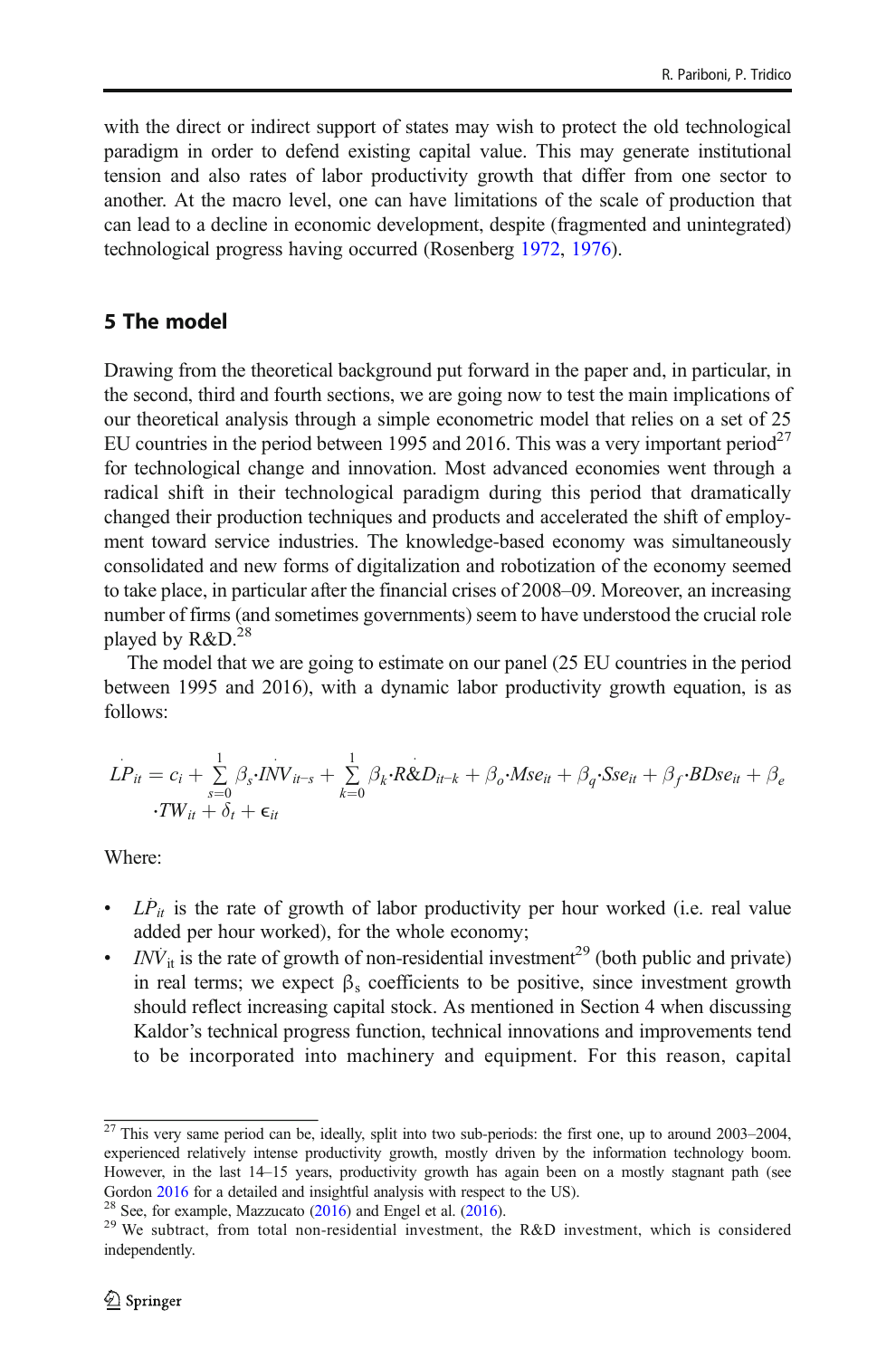accumulation is likely to exert a positive influence on technical progress and on the dynamics of labor productivity;

- R& $D_{it}$  is the rate of growth of R&D investment (both public and private); we expect  $\beta_k$  coefficients to be positive. R&D growth should reflect increasing knowledge accumulation or, using Kaldor's words, the dynamism of a society in terms of ideas. This contributes, for given levels of the capital stock, to the activation of endogenous innovation processes and of innovation routes, as in the Schumpeterian theoretical tradition;
- $Mse_{it}$  is the share of employment in the manufacturing sector, as hours worked; we expect this variable to affect positively our variable of interest. Based on the literature reviewed in Section 2, the gradual abandonment of manufacturing can produce a drag on labor productivity growth. This sector, indeed, generates relatively high innovation spillovers; most technological innovations are embodied in manufactured capital goods and, finally, the size of the manufacture sector is traditionally conducive to larger economies of scale;
- $Sse_{it}$  is the share of employment in the skilled service sectors (Information and Communication, Financial, Insurance and Real Estate activities, Professional Business Services), as hours worked. Based on the literature reviewed in Section 2 – see, for example, Maroto and Rubalcaba [\(2008](#page-24-0)) and Maroto-Sánchez and Cuadrado-Roura [\(2009\)](#page-24-0) - one might expect the impact of this variable to be positive;
- $B\text{Dse}_{it}$  is the share of employment in terms of hours worked in the following industries: Food and Accommodation, Logistics and Social Services, which we label "Baumol's disease" service industries. We expect *BDse* to affect labor productivity growth negatively since, as pointed out, for example, in Wölfl ([2005](#page-25-0)), specific obstacles to innovation might exist, from there being an average small size of firms in these industries to the difficulties of gathering the finance necessary to invest in high-risk, high-tech capital stock. Low investments in R&D and in workforce training also contribute to the expectation of a negative relationship between employment in these industries and labor productivity growth;
- $TW_{it}$  is the share of temporary employees<sup>30</sup> in total employment; we expect TW to affect labor productivity growth negatively, since flexible, less well-paid jobs (usually precarious) are often used by firms as a substitute for technological improvements, within a strategy of labor cost competitiveness, as demonstrated also by Sylos Labini.31 The share of temporary employees is the proxy we chose for labor flexibility since, as noted in Boeri and Garibaldi ([2007](#page-23-0)) and Cappellari et al. ([2012](#page-23-0)), labor flexibilization in most European countries has been taking place mostly through the liberalization of the terms for the use of temporary contracts.<sup>32</sup>

 $30$  Based on the Eurostat definition, "[t]emporary employment includes work under a fixed-term contract, as against permanent work where there is no end-date" (Eurostat Glossary).

<sup>&</sup>lt;sup>31</sup> See, for example, Sylos Labini [\(1999\)](#page-25-0).  $\frac{31}{2}$  See, for example, Sylos Labini (1999). <sup>32</sup> This finding is confirmed by an analysis of trends in the EPL (Employment Protection Legislation) indexes, developed by the OECD. The EPL for temporary contracts steadily decreases for most countries during the time span covered by the available data, while the EPL for regular contracts displays a flatter pattern. However, the last year for which the EPL time series are available is 2013 and, also for this reason, we prefer to include the share of temporary employees as our measure of labor flexibility. See Section 3 for a review of the literature.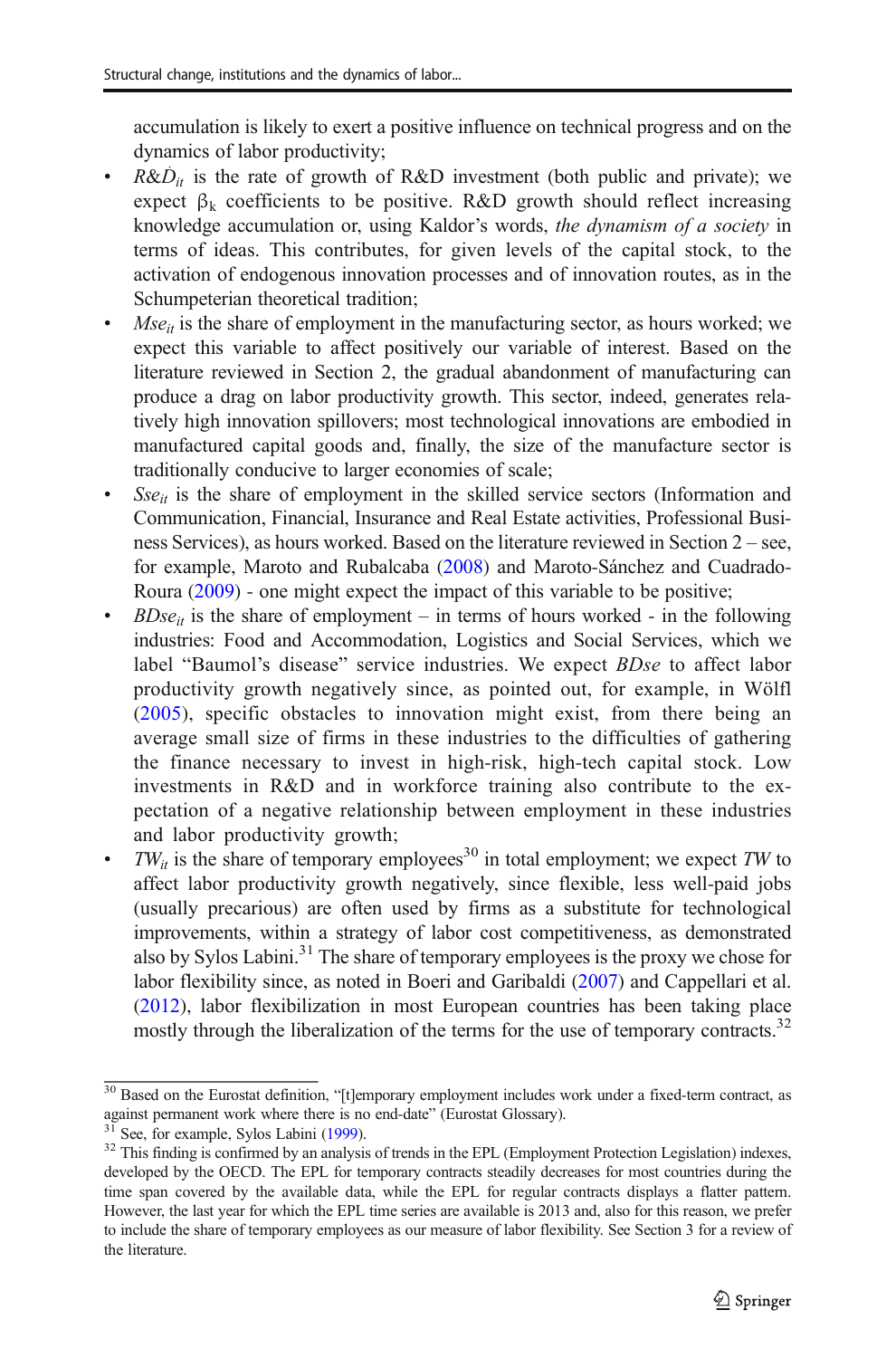$\delta_t$  denotes year-trend dummies; notice that we use random effect models with respect to the panel variable and year-trend dummies to deal with common time-related shocks and thus to remove correlations in errors across countries.

Finally, some control variables were used, such as:

- *is the share of non-residential investment in GDP*
- R&D/GDPit is the level of R&D expenditures, performed by all sectors, as a percentage of GDP
- $\bullet$  LPconv<sub>it</sub> is labor productivity level of country i, expressed as a percentage of the labor productivity level of EU28 countries as an aggregate
- $\cdot$   $\varepsilon_{it}$  denotes the error term.

In Table [1,](#page-12-0) we summarize the discussed variables and their expected impact on labor productivity growth. In Table [2](#page-13-0), we report the results, which refer to six different model specifications, estimated by means of a GLS-based (random effect) regression. In detail, we first estimated the baseline model (column I). Then, we extended the analysis (column II), introducing also a dummy-year variable; the results are consistent with those of the baseline model. In column III, a regular time fixed effect was introduced and results of the baseline are not altered. Column IV also reports an OLS model. In column V, we included among the regressors, the lagged value of the dependent variable, while in column VI we added three more control variables to the model: 1) to control for some degree of convergence, we included the level of country i's labor productivity as a percentage of the EU28 labor productivity level. Moreover, we control for 2) the (non-residential) investment to GDP ratio and to capture a broader picture of a country's commitment to R&D, 3) R&D expenditures as a percentage of GDP.<sup>33</sup>

The inclusion of these control variables does not alter the main insights of the baseline model. Indeed, these are statistically not significant. The speed of total and R&D investment seems to be what matters for the growth of labor productivity. This is also consistent with the Schumpeterian and Kaldorian theoretical approaches proposed and discussed earlier. The hypothesis of convergence - i.e., that a country the labor productivity level of which is relatively low should grow faster- is not confirmed, since the coefficient of labor

 $\frac{33}{33}$  See also Table [4](#page-18-0) in the Appendix, where we present the results of further robustness checks. In column I, following the suggestion of a referee, we replace the rates of growth of non-residential investment and of R&D investment with the rate of growth of an overall variable that encompasses both. In other words, tot $\text{INV} = \text{INV} + \text{Cov}$ R&D, where we defined INV as non-residential real gross fixed capital formation, excluding R&D real gross fixed capital formation (real gross fixed capital formation, total assets minus real gross fixed capital formation, dwellings minus real gross fixed capital formation, Research and Development). See also Table [3](#page-17-0) in the Appendix. In column II we restrict the analysis to the Eurozone countries (although the countries in our sample are 17, due to the lack of some data for Spain and Malta). The main difference with the rest of the empirical analysis is that the positive and significative coefficient attributed to employment in the 'skilled services' sector becomes significant, while the coefficient of temporary workers is no longer significant.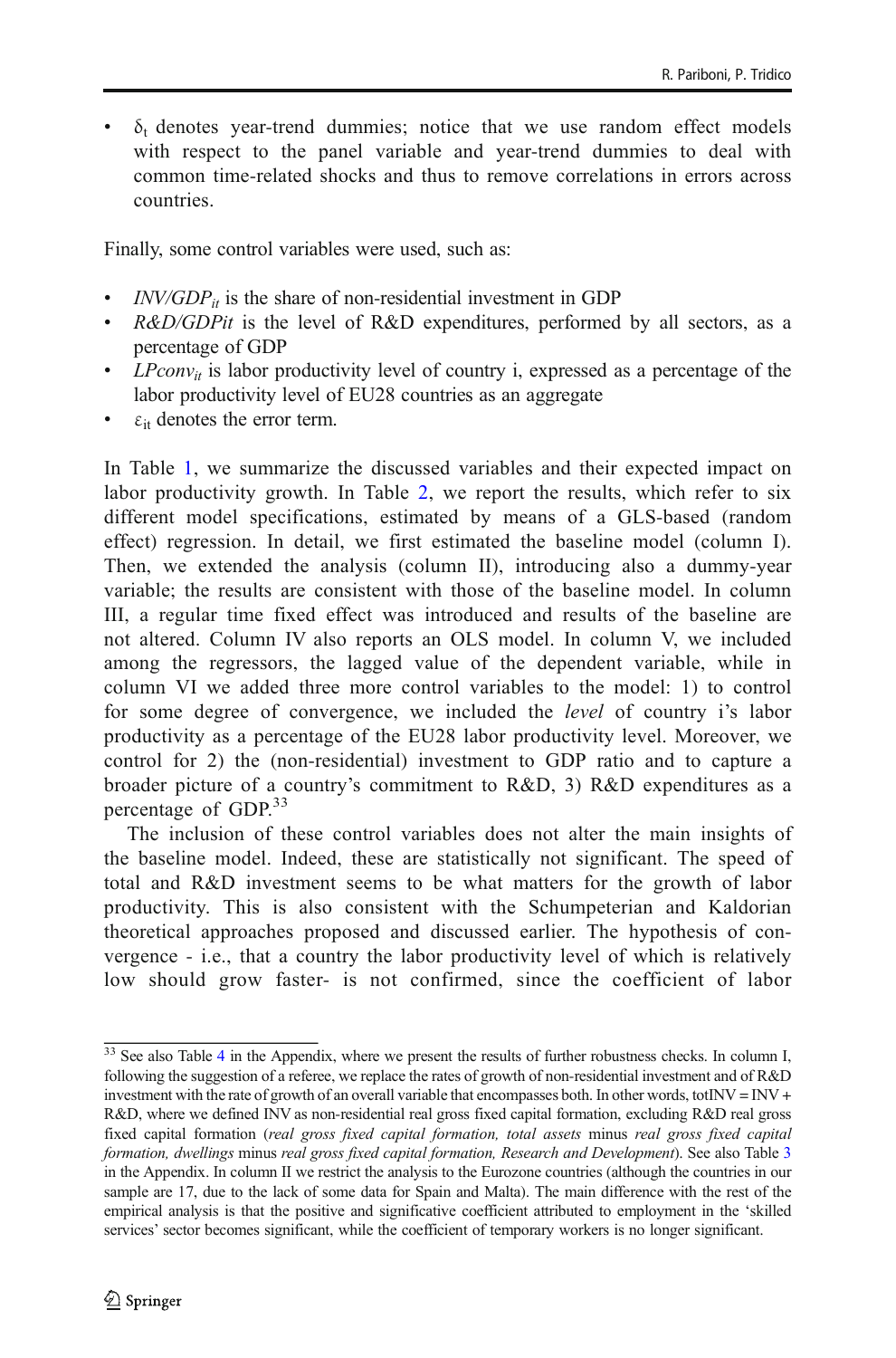| Variable's<br>name | Description                                                 | Expected impact<br>on LP growth |
|--------------------|-------------------------------------------------------------|---------------------------------|
| LP                 | Rate of growth of labor productivity                        |                                 |
| INV                | Rate of growth of (non-residential) investment, real        | $\overline{+}$                  |
| R&D                | Rate of growth of R&D investment, real                      | $\overline{+}$                  |
| Mse                | Share of employment in manufacturing                        | $\overline{+}$                  |
| <b>Sse</b>         | Share of employment in the 'skilled' service sectors        | ?                               |
| <b>BDse</b>        | Share of employment in the "Baumol disease" service sectors |                                 |
| TW                 | Share of temporary employees in total employment            |                                 |

<span id="page-12-0"></span>Table 1 Variables' description and expected impact on labor productivity growth

productivity level (as a percentage of EU28 labor productivity) is not statistically significant. Finally, according to the Hausman test, reported in the Appendix in Table [5,](#page-19-0) the random effect estimates are consistent. The F-test in Model IV suggests not to include a time trend, despite the fact that, in Model III, with a time fixed effect, between the variance of Rsquared increases, the between variance remains very high, and explains most of the variation among countries, while the within variance left unexplained is smaller.

Moreover, we performed a *bi-variate* causality test (Granger  $1969$ ) – based on a panel vector autoregression methodology (see Abrigo and Love [2016](#page-23-0)) – between labor productivity growth and each of the independent variables used in the baseline model. As shown in Table [6](#page-20-0) in the Appendix, we can reject the null hypothesis that the set of independent variables of our model does not Granger-cause LP growth.

In addition to the usual regression statistics, some diagnostic issues were also explored. Since we have to deal with a relatively small (imperfect) collinearity among some predictors, as well as the fact that some endogeneity concerns can be advanced, we carried out a variance inflation factor (VIF) test, which aims to exclude systematic multicollinearity among explanatory variables; see also the correlation Table [7](#page-20-0) in the Appendix. Notice that when VIF is high, there is high multicollinearity, and consequently regression coefficients would be unstable. Despite the fact that there are no formal thresholds for determining the presence of multicollinearity, the higher the VIF values, the greater the correlation of the variable with others. Values of more than four or five are sometimes regarded as being moderate to high, and values higher than 10 are often regarded in the literature as indicating multicollinearity. As can be seen in Table [8](#page-20-0), the highest VIF value in our econometrics is 1.98 (while the VIF mean is 1.38) and since higher values signify that it is difficult or almost impossible to assess accurately the contribution of predictors to a model, we can exclude collinearity and state, with a higher degree of certainty, that multicollinearity is not biasing the estimated coefficients. A unit root test was also used (Im-Pesaran-Shin) to verify whether the panel data contains unit roots or if it is stationary. The null hypothesis tested, which we reject with a level of significance  $(p$  value  $0.000$ , is that the series contains a unit root and the alternative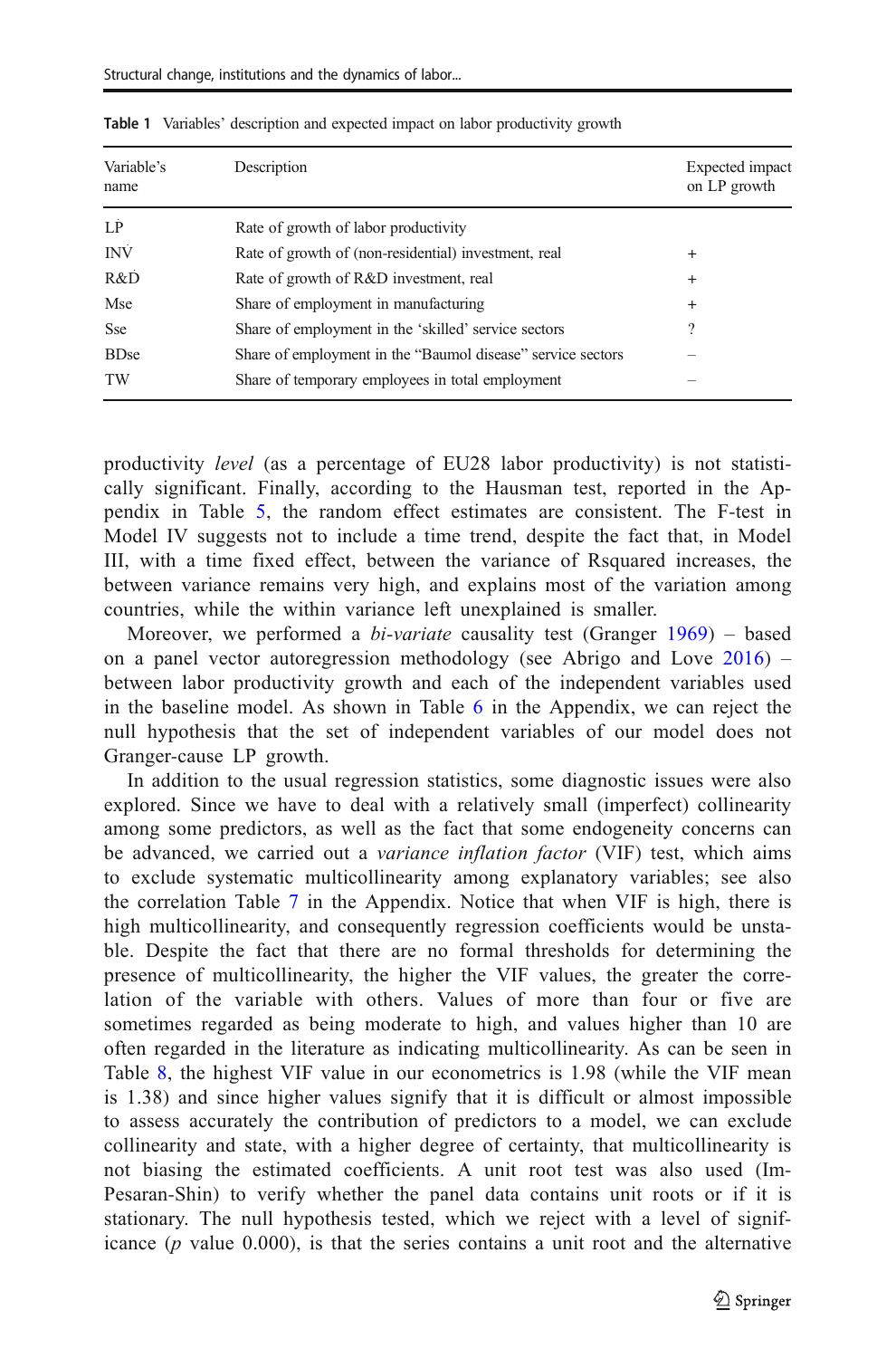<span id="page-13-0"></span>

| Explanatory<br>variables | Baseline<br>$(1)$ GLS | with year-trend effect<br>(II) GLS Baseline | with time fixed effect<br>(III) GLS Baseline | <b>STO (AD</b>         | (V) GLS Baseline<br>with lagged LP<br>growth | control variables<br>GLS with 3<br><b>E</b> |
|--------------------------|-----------------------|---------------------------------------------|----------------------------------------------|------------------------|----------------------------------------------|---------------------------------------------|
| Mse                      | **8\$60.<br>(0407)    | 0938**<br>(.0371)                           | 0902**<br>(.0420)                            | 08595****<br>(.0336)   | 0776**<br>(.0335)                            | .0869**<br>(.0428)                          |
| FW                       | $-0528***$<br>(.0236) | $-0.524**$<br>(.0262)                       | $-0449*$<br>(.0248)                          | $-0.624***$<br>(00190) | $-0.522**$<br>(.0240)                        | $-0.541***$<br>(.0277)                      |
| Sse                      | $-0040$<br>(0487)     | $-.0043$<br>(.0293)                         | $-.0035$<br>(.0525)                          | $-.01282$<br>(.0346)   | (.02680)<br>$-0.0059$                        | $-0026$<br>(.0300)                          |
| BDse                     | $-1425***$<br>(.0326) | $-140$<br>(.0340)                           | $-1530***$<br>(.0492)                        | $-1306***$<br>(.0280)  | $-1203***$<br>(.0310)                        | $-0.09970**$<br>(0040)                      |
| $\rm \dot{N}$            | $0745***$<br>(.0165)  | $0735***$<br>(.01095)                       | 0412***<br>(610.)                            | 06357***<br>(.0141)    | 0690***<br>(.0113)                           | $0750***$<br>(.0118)                        |
| R&D                      | $.0372*$<br>(.0218)   | $0370***$<br>(.0089)                        | $055$ **<br>(0.0194)                         | $.0428***$<br>(.0237)  | $0375***$<br>(0600)                          | $0384***$<br>(.0091)                        |
| $F_{\rm qg}$             |                       |                                             |                                              |                        | .1176**<br>(0.0479)                          | .1185**<br>(1640)                           |
| Inv/GDP                  |                       |                                             |                                              |                        |                                              | $-02390$<br>(.04161)                        |
| R&D/GDP                  |                       |                                             |                                              |                        |                                              | $-.1566$<br>(.1964)                         |
| LPconv                   |                       |                                             |                                              |                        |                                              | $-0.0017$<br>(.0050)                        |
| Year                     |                       | (.02126)<br>$-.0067$                        |                                              |                        |                                              |                                             |
| Constant                 | (2.854566)<br>2.5064  | (42.8827)<br>16.0094                        | (3.1880)<br>2.3486                           | (2.4548)<br>2.7620     | (1.7250)<br>2.401                            | (2.0381)<br>2.6516                          |
| Time fixed effect        | $\overline{a}$        | $\tilde{z}$                                 | Yes                                          | ż                      | $\tilde{z}$                                  | $\tilde{z}$                                 |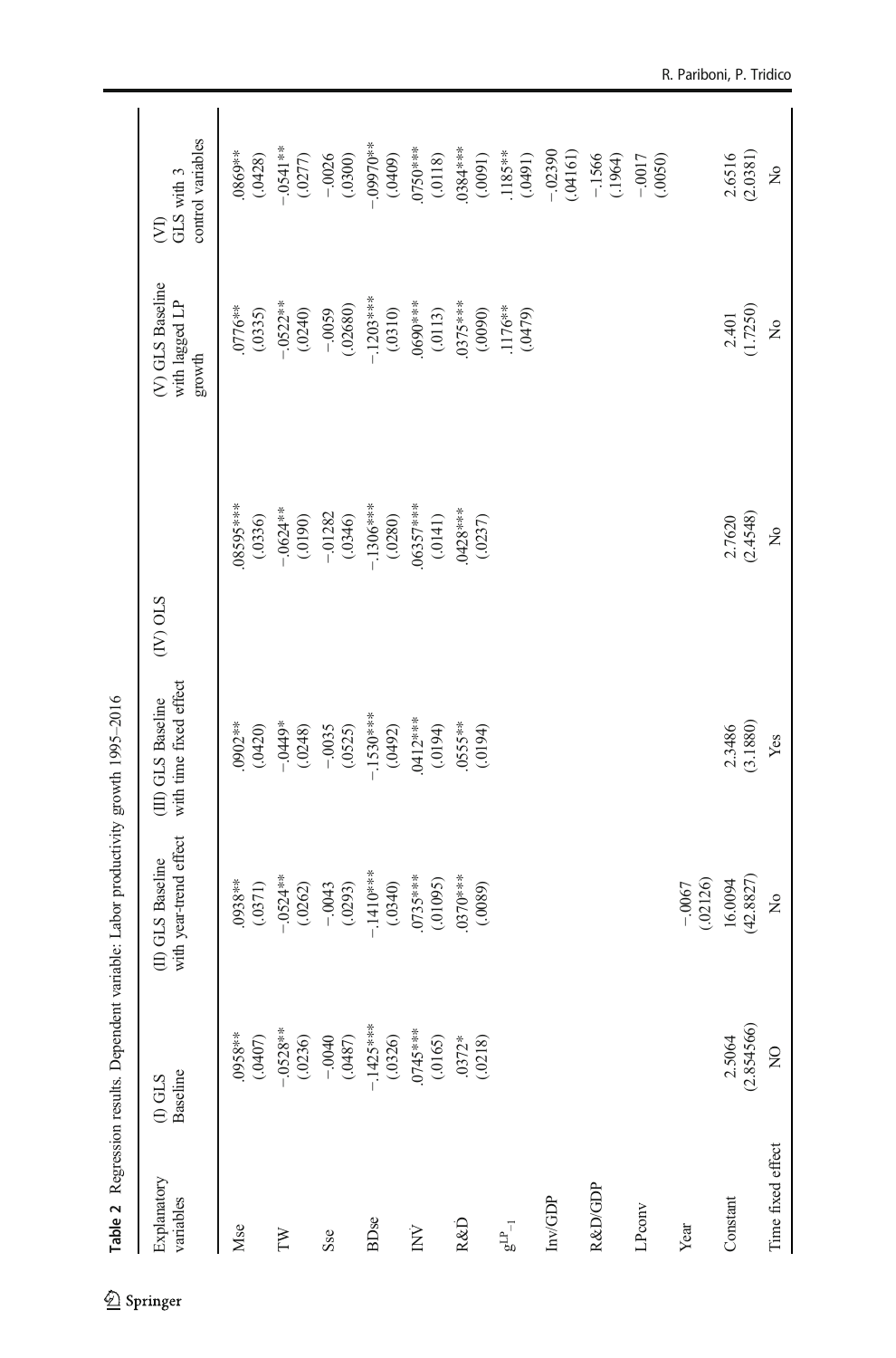| Explanatory<br>variables | Baseline<br>$(1)$ GLS                                | with year-trend effect<br>(II) GLS Baseline          | with time fixed effect<br>(III) GLS Baseline          | $(IV)$ OLS                                                | (V) GLS Baseline<br>with lagged LP<br>growth      | control variables<br>GLS with 3<br>Ê            |
|--------------------------|------------------------------------------------------|------------------------------------------------------|-------------------------------------------------------|-----------------------------------------------------------|---------------------------------------------------|-------------------------------------------------|
| N. of obs.               | 484                                                  | 484                                                  | 484                                                   | 484                                                       | 469                                               | 453                                             |
| <b>Statistics</b>        | Wald $\chi$ 2(6) = 101.38<br>Prob $> \chi$ 2 = 0.000 | Wald $\chi$ 2(7) = 110.01<br>Prob $> \chi^2 = 0.000$ | Wald $\chi$ 2(27) = 318.18<br>Prob $> \chi$ 2 = 0.000 | Prob > F = 0.0000 Root MSE = 2.204<br>$F(27,456) = 12.53$ | Prob $>$ chi2 = 0.0000<br>$Waldx2(7) =$<br>213.18 | Prob $>$ chi2 = 0.0000<br>$Waldx2(10) = 217.01$ |
| R-squared                | within $= 0.1887$                                    | within $= 0.1895$                                    | within $= 0.3686$                                     |                                                           | within $= 0.1823$                                 | within $= 0.1906$                               |
|                          | between $= 0.7084$                                   | between $= 0.7078$                                   | between $= 0.6833$                                    | R-squared                                                 | between $= 0.7825$                                | between $= 0.7952$                              |
|                          | $overall = 0.3044$                                   | $overall = 0.3045$                                   | $overall = 0.4361$                                    | 0.4384                                                    | overall = $0.3162$                                | $overall = 0.3293$                              |

| ×                         |
|---------------------------|
| ï<br>$\ddot{\phantom{0}}$ |
|                           |
| ** *                      |
| 1<br>S                    |
|                           |
| Sk Sk Sk                  |
| ğ,                        |
|                           |
|                           |
| Î                         |
| l                         |
|                           |
| $\frac{1}{2}$             |
|                           |
| 1                         |
| ļ<br>Robi<br>:            |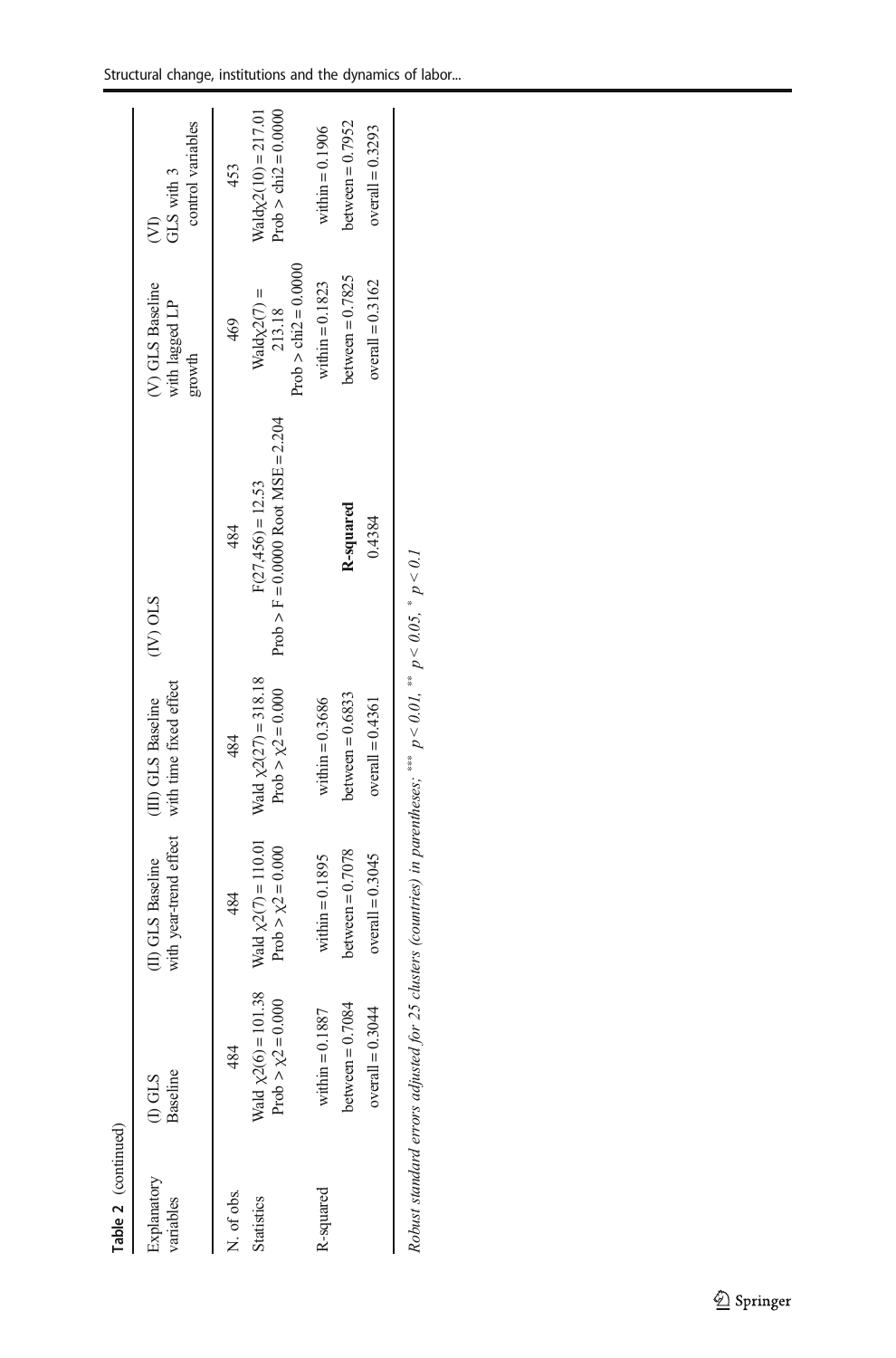hypothesis is that the series is stationary (see Table [9](#page-21-0) in the Appendix). Last, but not least, the residual normality test (see the Kernel test in Fig. [3](#page-21-0) in the Appendix) confirms a symmetric and unimodal distribution.

The econometric exercises seem to substantiate the four channels determining the dynamics of labor productivity that we listed in the introduction. First of all, the speed of investment measured by the rate of investment growth, which has a positive impact on labor productivity growth as expected. Second, the speed of R&D investment, measured by the rate of investment in R&D, which also has a positive impact on labor productivity. Third, the flexibility of the labor market, captured by the increase of temporary employment, which has a negative impact on the dynamics of labor productivity, as predicted by the literature discussed in Section 3. Fourth, the direction of structural change: an increase in the share of employment in manufacturing sustains labor productivity growth, while the share of employment in the "Baumol's disease" service sector has a negative influence on the evolution of this variable, providing some evidence to support the hypothesis of the persistence of the so-called Baumol's disease. On the other hand, the impact exerted by the skilled service  $sector - at least in our analysis - is not so straightforward: the sign of the$ coefficient is negative but not significant. The message, anyway, is clear in our view: countries should avoid a specialization toward the service industries affected by Baumol's disease, which has a very limited potential for productivity gains.<sup>34</sup>

## 6 Concluding remarks

In recent decades, many advanced economies have witnessed unsatisfying performances in terms of labor productivity growth, during a process of institutional and structural change. At first glance, this may appear puzzling. In the same time period, we have also witnessed a generalized application of all the ingredients that, according to most "supply-side" economists and international institutions,<sup>35</sup> should have modernized and enhanced the competitiveness of dynamic and growing economies: labor market flexibilization and, more generally, structural labor market reforms, downsizing of the welfare state, market deregulation, privatizations and so on. However, what we have in fact observed is a prolonged, almost worldwide productivity slowdown. In the face of this evidence, a major challenge for mainstream economics arises: how to explain that, after decades of "structural reforms", the majority of advanced economies are trapped in an extended productivity stall?

 $34$  In this respect, a lesson can also be drawn from the growing body of literature on economic complexity. Even if this is not the main purpose of this paper, it should be recalled that, according to this literature, countries should pursue a strategy oriented towards complex, sophisticated production, given its likely positive impact on output and productivity growth and the stimulus it provides to technology and technological capabilities (see for example Hidalgo et al. [2007](#page-24-0); Hidalgo and Hausmann [2009](#page-24-0) or Gräbner et al. [2017\)](#page-24-0). It is reasonable to imagine that complex products tend to be the outcome of specific branches of the manufacturing industry.

<sup>&</sup>lt;sup>35</sup> See Storm and Naastepad [\(2015](#page-25-0)) for an overview.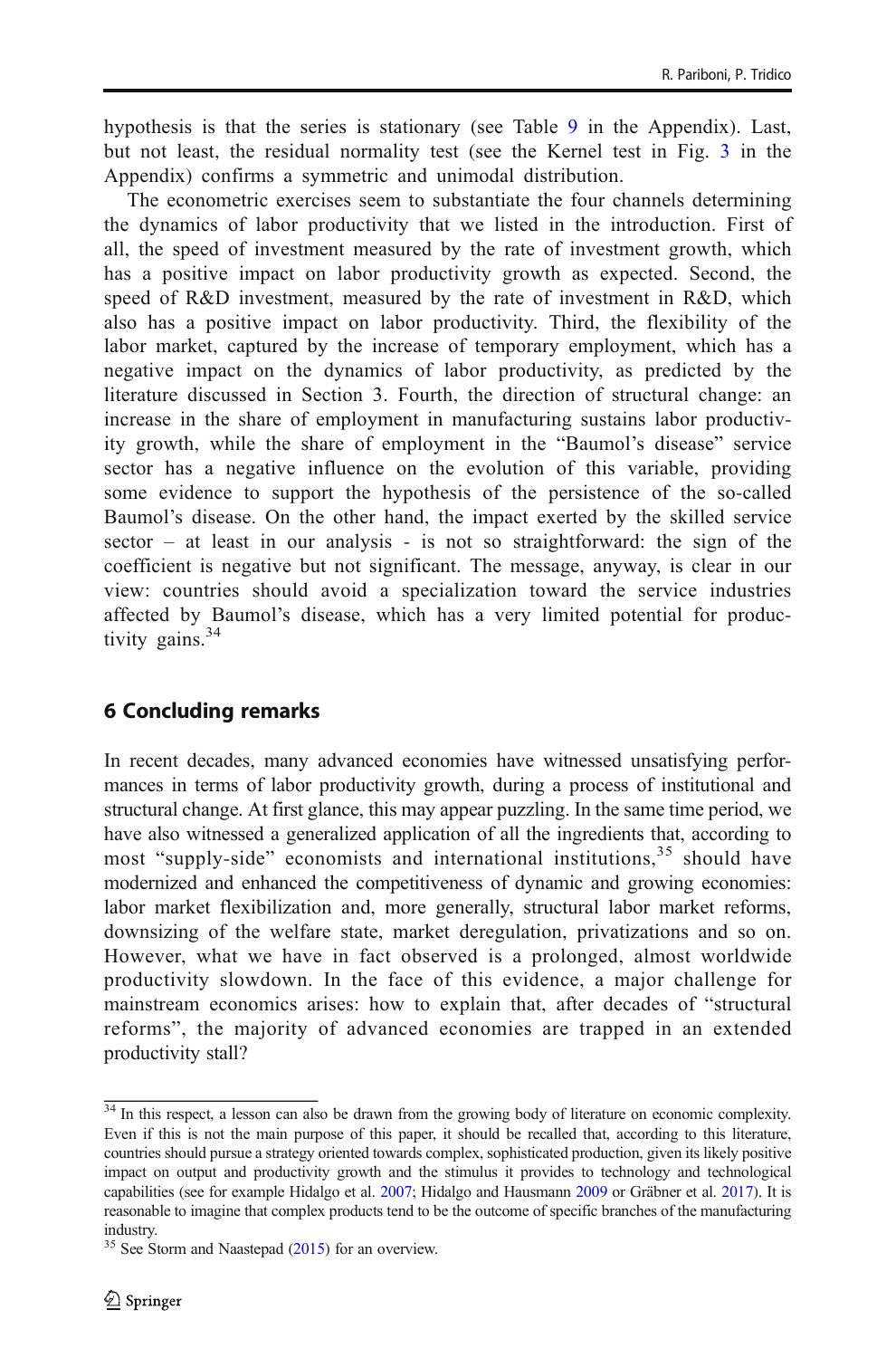In this article, we have attempted to identify possible causes of this slowdown. We consider it plausible that physical investment is a key determinant of technical progress. We have also singled out a particular category of investment, R&D investment, because this expenditure is crucial in the endogenous innovation process. The share of temporary employees in total employment, as has been found consistently in the relevant literature, is likely to act as a drag on labor productivity. Among other things, labor flexibility also tends to be associated with the creation of low-wage, low-productivity jobs. In this respect, it is interesting to notice that these "Baumol's disease" jobs are often concentrated in productive sectors that have limited exposure to international competition and trade, a feature that should induce further reflection on the globalization-productivity slowdown link frequently identified in the literature. All these trends have been discussed in the context of the ongoing radical change in the productive structures of advanced economies, namely, the gradual abandonment of manufacturing and the multifaceted process of tertiarization.

We submitted our hypotheses, sketched briefly above, to empirical scrutiny, by means of a panel data analysis of 25 European countries and the results are broadly consistent with the theoretical argument put forward in Sections 2–4. The results are obviously not conclusive and further research is needed, in particular to clearly disentangle different contributions to labor productivity growth given by the specialization in different service industries. The role of the State in fostering innovation and the need for appropriate financing instruments to fund private innovation expenditures should also be explored to enrich the picture we tried to depict in this article.

Finally, some policy recommendations can be drawn: the global economy is undergoing a radical process of change, which affects productive structures and the international division of labor. These trends cannot be easily reverted but need to be governed. The need for coordinated industrial policy is becoming increasingly recognized and established. On the one hand, as noted in Mazzucato et al. [\(2015](#page-24-0), p. 140), a well-designed industrial policy can drive the economy toward research into improvements in static and dynamic efficiency and enhance firms with better learning processes and a higher potential for technological progress, to incentive specialization in commodities (and services) for which global demand is robust and steady. This is, however, only one side of the story. Dosi et al. [\(2010](#page-23-0)) remind us that Schumpeterian policies, which aim at generating endogenous innovations, are a necessary but not sufficient condition to maintain the economy on a high-growth, high-productivity path. Fiscal policies and stimuli to aggregate demand, identified by Dosi et al. [\(2010](#page-23-0), p. 1755) as the "Keynesian engine," exert a strong complementarity with and are the natural companion to the Schumpeterian engine.

Acknowledgements We wish to thank Walter Paternesi Meloni, three anonymous referees and participants in the 29th EAEPE Annual Conference at Corvinus University of Budapest, the 40th Villa Mondragone International Economic Seminar and in a seminar at the Department of Economics, Roma Tre University for helpful comments and constructive criticisms. The usual disclaimer applies.

Funding Information Open access funding provided by Max Planck Society.

#### Compliance with ethical standards

Conflict of interest The authors declare that they have no conflict of interest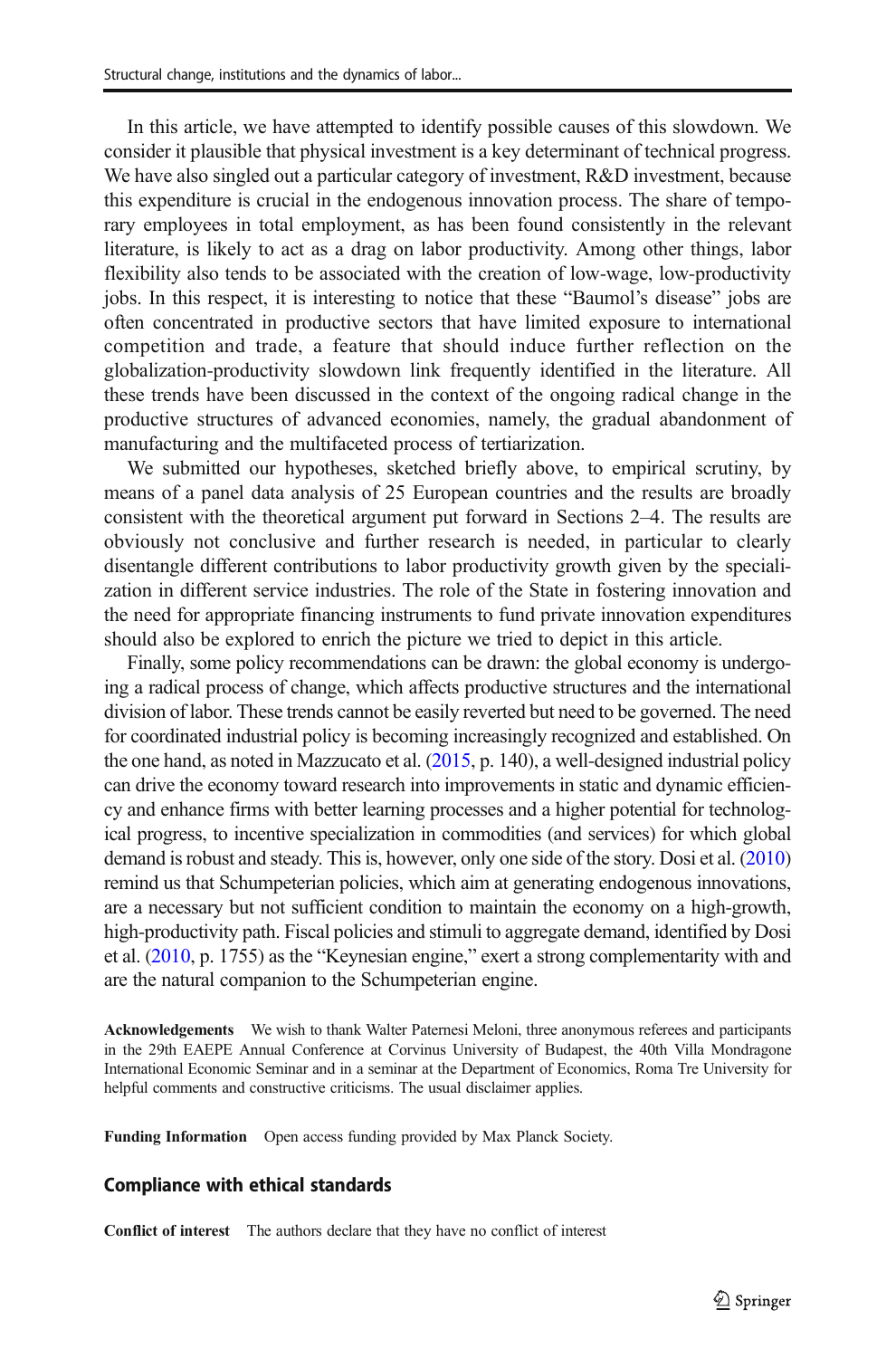# <span id="page-17-0"></span>Appendix

| Time series data                         |             | Variable Definition                                                                                                                                                                                                                                                                                            | Source   |
|------------------------------------------|-------------|----------------------------------------------------------------------------------------------------------------------------------------------------------------------------------------------------------------------------------------------------------------------------------------------------------------|----------|
| Labor productivity<br>rate of growth     | LP          | Rate of growth of real labor productivity per<br>hour worked                                                                                                                                                                                                                                                   | Eurostat |
| Manufacturing<br>share                   | Mse         | Employment in manufacturing, as a percentage of total<br>employment, based on hours worked                                                                                                                                                                                                                     | Eurostat |
| Skilled services<br>share                | Sse         | Employment in Information and Communication;<br>Financial and Insurance activities; Real Estate activities;<br>Professional, scientific and technical activities, administrative<br>and support service activities, as a percentage of total<br>employment, based on hours worked                              | Eurostat |
| "Baumol's disease"<br>services share     | <b>BDse</b> | Employment in Wholesale and retail trade, transport,<br>accommodation and food service activities: Public<br>administration, defense, education, human health and<br>social work activities, as a percentage of total employment,<br>based on hours worked                                                     | Eurostat |
| Temporary<br>employees' share            | TW          | Temporary employees, as a percentage of total employees                                                                                                                                                                                                                                                        | Eurostat |
| Investment rate<br>of growth             | <b>INV</b>  | Rate of growth of non-residential real gross fixed<br>capital formation, excluding R&D real gross fixed capital for-<br>mation (real gross fixed capital formation, total assets minus<br>real gross fixed capital formation, dwellings minus real gross<br>fixed capital formation, Research and Development) | Eurostat |
| Investment in<br>$R&D$ rate of<br>growth | R&D         | Rate of growth of real gross fixed capital formation:<br>Research and Development                                                                                                                                                                                                                              | Eurostat |
| Labor productivity<br>level              | LPconv      | Labor productivity per hour worked (level), percentage<br>of EU28 total (based on million purchasing power<br>standards), current prices                                                                                                                                                                       | Eurostat |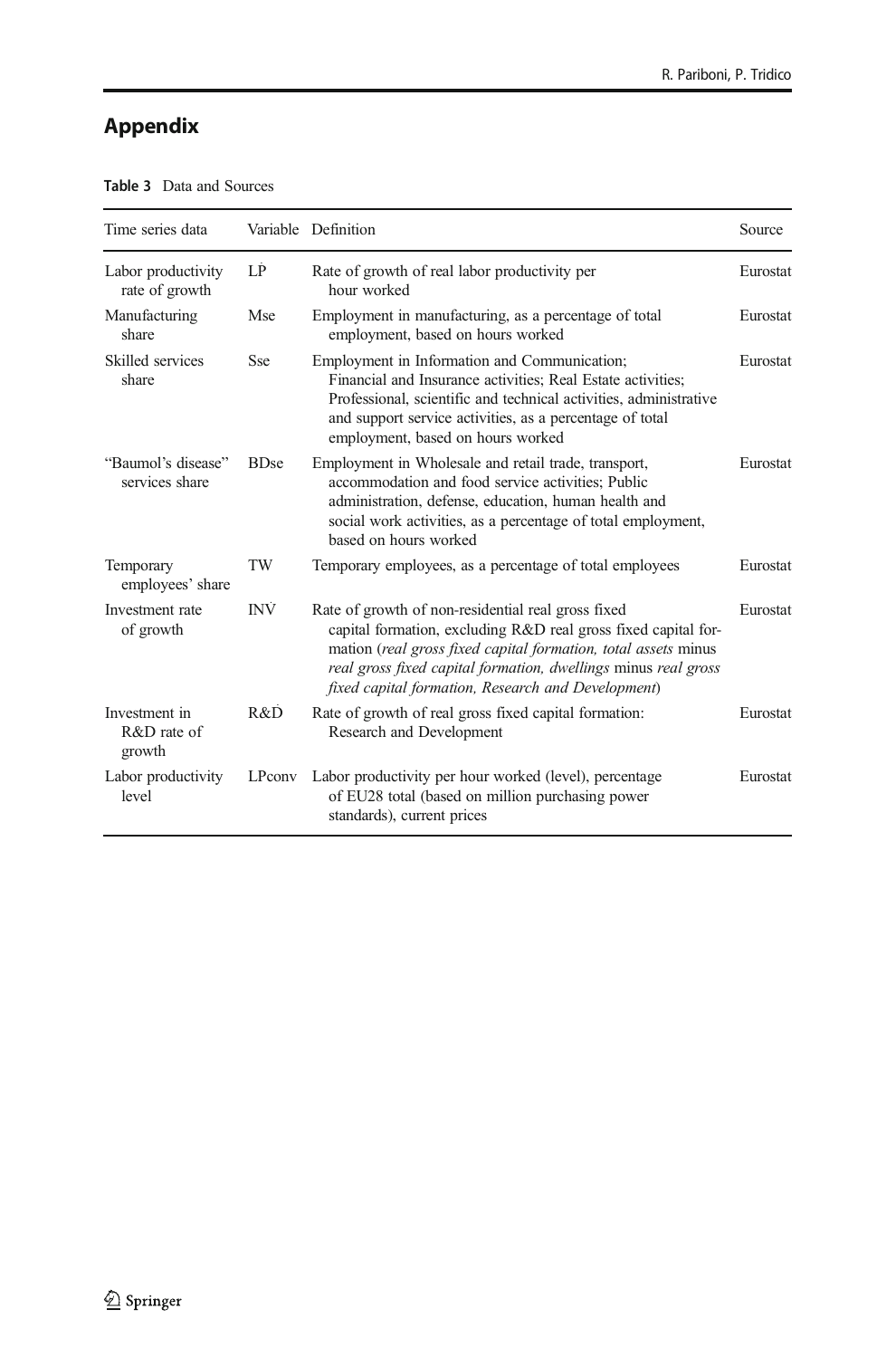| Explanatory variables  | (I)<br>GLS Baseline with total investment                     | (II)<br>GLS Baseline, Eurozone countries                      |
|------------------------|---------------------------------------------------------------|---------------------------------------------------------------|
| Mse                    | $.1060***$<br>(.03120)                                        | .20096***<br>(.0490)                                          |
| TW                     | $-.05885***$<br>(.0160)                                       | $-.0188$<br>(.0304)                                           |
| Sse                    | .0221<br>(.0233)                                              | .1498***<br>(.0492)                                           |
| <b>BDse</b>            | $-.1352***$<br>(.0276)                                        | $-.0908**$<br>(.0393)                                         |
| <b>INV</b>             |                                                               | .0790***<br>(.0120)                                           |
| R&D                    |                                                               | $.05230***$<br>(.0099)                                        |
| tot_INV                | $.0944***$<br>(.0107)                                         |                                                               |
| Constant               | 1.1964<br>(1.5068)                                            | $-7.3150**$<br>(3.13)                                         |
| Countries <sup>a</sup> | 27                                                            | 17                                                            |
| Time fixed effect      | N <sub>O</sub>                                                | N <sub>0</sub>                                                |
| N. of obs.             | 528                                                           | 332                                                           |
| <b>Statistics</b>      | Wald $\chi$ 2(5) = 210.80<br>Prob > $\chi$ 2 = 0.000          | Wald $\chi$ 2(6) = 161.11<br>Prob > $\chi$ 2 = 0.000          |
| R-squared              | within $= 0.1773$<br>between = $0.6994$<br>overall = $0.2877$ | within $= 0.2572$<br>between $= 0.7011$<br>overall = $0.3554$ |

#### <span id="page-18-0"></span>Table 4 Robustness checks

Regression results. Dependent variable: Labor productivity growth 1995–2016

<sup>a</sup> In column I the countries are 27, since we can add Malta and Spain to the countries of our baseline regressions, where the lack of data for R&D investment prevented the inclusion of these two countries in the original sample

\*\*\*  $p < 0.01$ , \*\*  $p < 0.05$ , \*  $p < 0.1$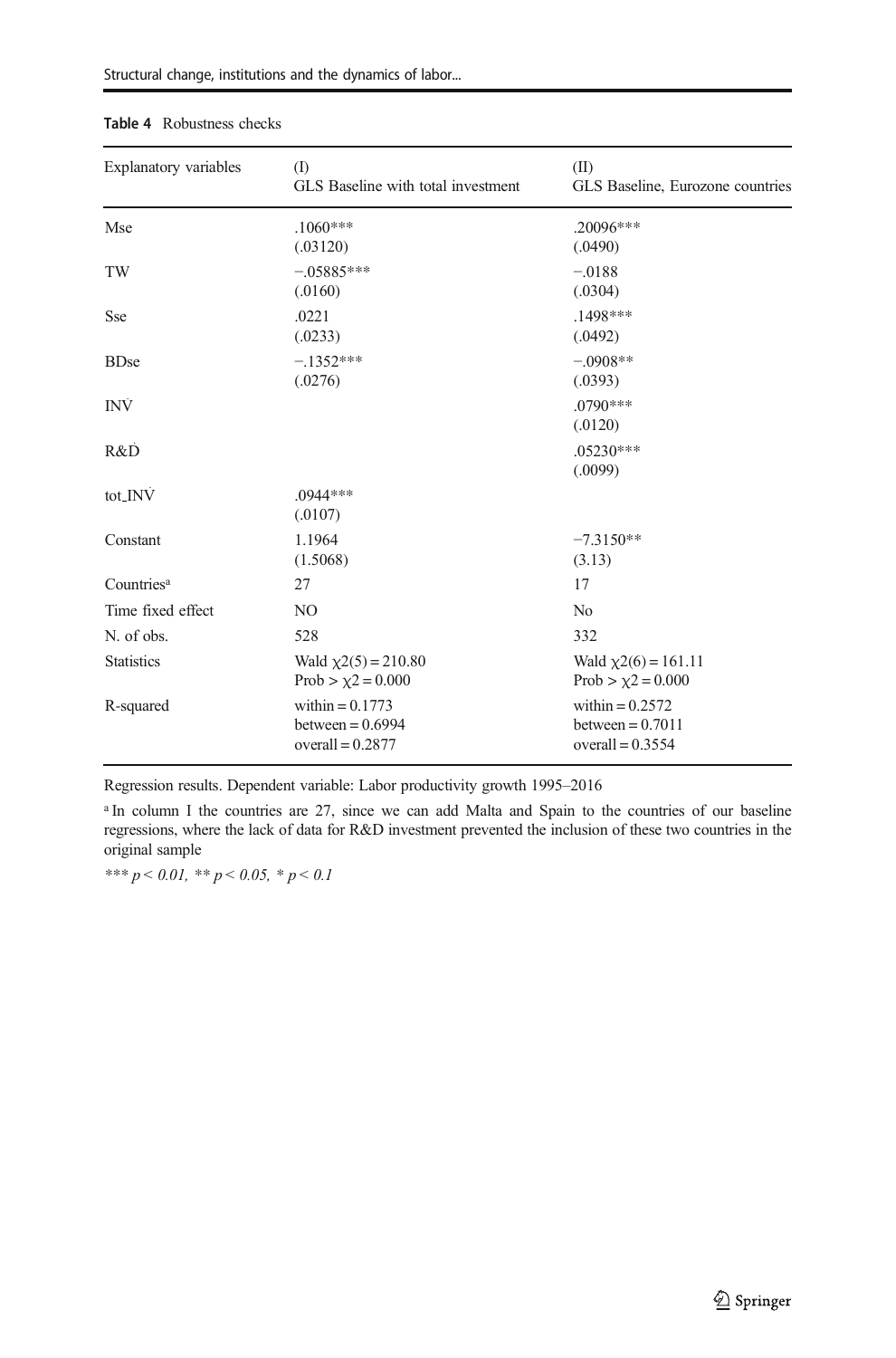<span id="page-19-0"></span>

Fig. 2 Rate of growth of labor productivity (moving average over three years). Source: OECD.stat

Table 5 Hausman test

|                             | $Coefficients -$                                                     |             |             |                       |
|-----------------------------|----------------------------------------------------------------------|-------------|-------------|-----------------------|
|                             | (b)                                                                  | (B)         | $(b-B)$     | $sqrt(diag(V b-V B))$ |
|                             | fixed                                                                | random      | Difference  | S.E.                  |
| Mse                         | .2036235                                                             | .0958039    | .1078196    | .123844               |
| TW                          | .1754874                                                             | $-.0528082$ | .2282956    | .0572933              |
| Sse                         | .2026317                                                             | $-.0040475$ | .2066792    | .0811314              |
| $B$ Dse                     | $-.3019283$                                                          | $-.1425162$ | $-.1594121$ | .1064865              |
| INV                         | .058445                                                              | .0744523    | $-.0160073$ | .0019407              |
| RD                          | .032939                                                              | .0371826    | $-.0042437$ |                       |
|                             | $b =$ consistent under Ho and Ha; obtained from xtreg                |             |             |                       |
|                             | $B =$ inconsistent under Ha, efficient under Ho; obtained from xtreg |             |             |                       |
|                             | Test: Ho: difference in coefficients not systematic                  |             |             |                       |
|                             | $chi2(6) = (b-B)'[(V b-V B)'(-1)](b-B)$                              |             |             |                       |
| $= 18.42$                   |                                                                      |             |             |                       |
| Prob $\ge$ chi $2 = 0.0053$ |                                                                      |             |             |                       |

(V\_b-V\_B is not positive definite)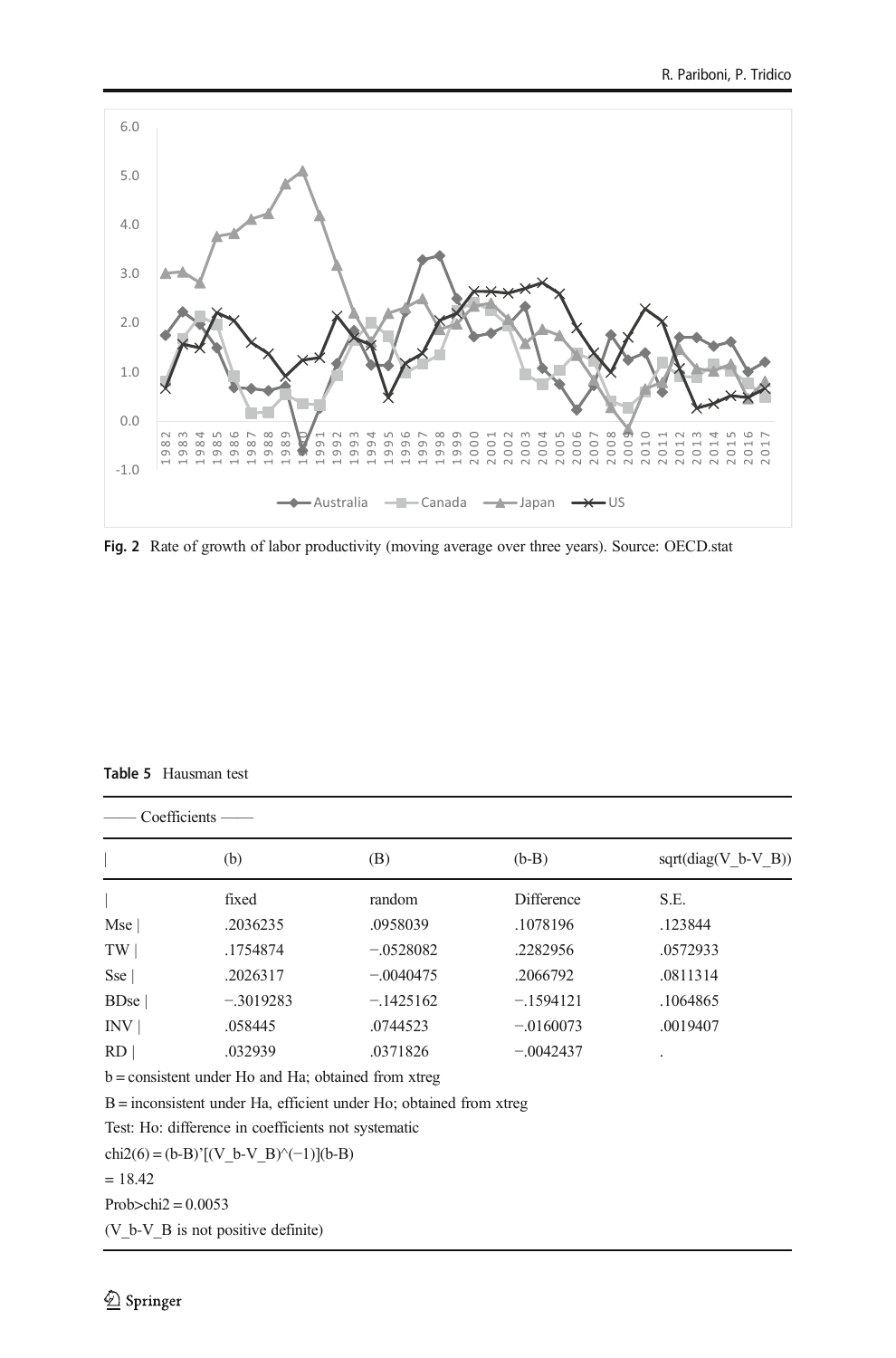### <span id="page-20-0"></span>Table 6 Granger test

Panel VAR-Granger causality Wald test

| Ho: Excluded variable does not Granger-cause Equation variable | Ha: Excluded variable |
|----------------------------------------------------------------|-----------------------|
| Granger-causes Equation variable                               |                       |
|                                                                |                       |

| Equation | Excluded | chi <sub>2</sub> | df | Prob $>$ chi <sub>2</sub> |  |
|----------|----------|------------------|----|---------------------------|--|
| PG       |          |                  |    |                           |  |
|          | Mse      | 2.767            |    | 0.096                     |  |
|          | TW       | 0.027            |    | 0.069                     |  |
|          | Sse      | 5.945            |    | 0.015                     |  |
|          | $B$ Dse  | 3.242            |    | 0.072                     |  |
|          | INV      | 0.024            |    | 0.077                     |  |
|          | R&D      | 1.049            |    | 0.006                     |  |
|          | ALL      | 19.978           | 6  | 0.003                     |  |
|          |          |                  |    |                           |  |

### Table 7 Correlation matrix

|             | LP        | Mse       | TW        | Sse       | <b>BDse</b> | <b>INV</b> | R&D    |
|-------------|-----------|-----------|-----------|-----------|-------------|------------|--------|
| LP          | 1.0000    |           |           |           |             |            |        |
| Mse         | 0.3265    | 1.0000    |           |           |             |            |        |
| TW          | $-0.2420$ | $-0.2017$ | 1.0000    |           |             |            |        |
| Ssel        | $-0.1998$ | $-0.6038$ | 0.2050    | 1.0000    |             |            |        |
| <b>BDse</b> | $-0.3946$ | $-0.4859$ | 0.2960    | 0.2265    | 1.0000      |            |        |
| <b>INV</b>  | 0.3757    | 0.1373    | $-0.1019$ | $-0.0792$ | $-0.2059$   | 1.0000     |        |
| $R\%D$      | 0.2470    | 0.0365    | $-0.1066$ | $-0.0225$ | $-0.1372$   | 0.1291     | 1.0000 |

Table 8 VIF: Variance inflation<br>factor

| <b>Table 8</b> VIF: Variance inflation<br>factor | Variable         | <b>VIF</b> | $1/\text{VIF}$ |
|--------------------------------------------------|------------------|------------|----------------|
|                                                  | Mse              | 1.98       | 0.505480       |
|                                                  | Sse              | 1.62       | 0.618343       |
|                                                  | BD <sub>se</sub> | 1.45       | 0.689265       |
|                                                  | TW               | 1.13       | 0.886463       |
|                                                  | INV              | 1.06       | 0.944014       |
|                                                  | RD               | 1.04       | 0.964483       |
|                                                  | Mean VIF         | 1.38       |                |
|                                                  |                  |            |                |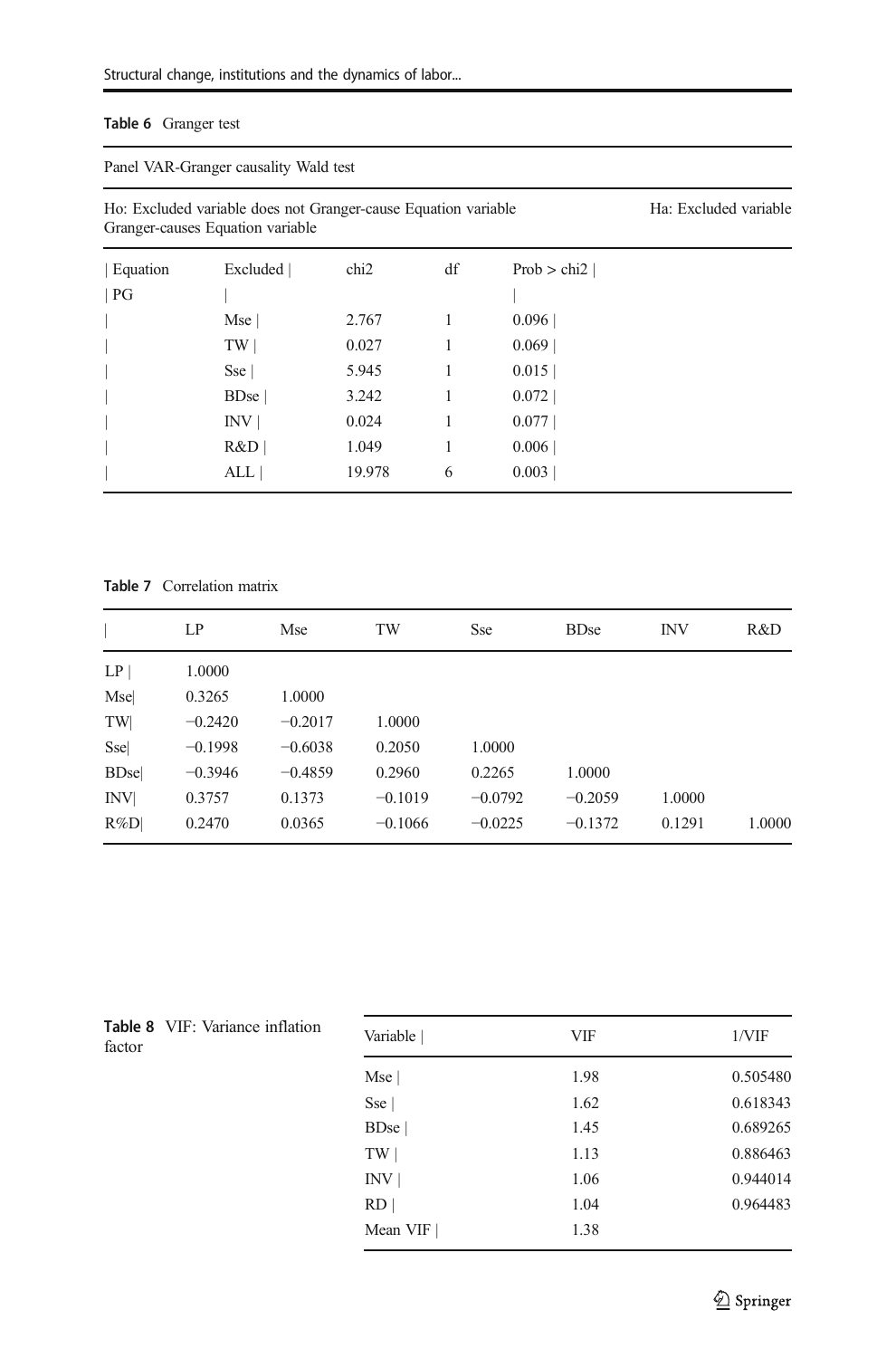| Ho: All panels contain unit roots |                  |                                  | Number of panels $= 29$ |    |     |  |
|-----------------------------------|------------------|----------------------------------|-------------------------|----|-----|--|
| Ha: Some panels are stationary    |                  | Avg. number of periods $= 20.52$ |                         |    |     |  |
| AR parameter: Panel-specific      |                  | Asymptotics: $TN$ - > Infinity   |                         |    |     |  |
| Panel means: Included             |                  | sequentially                     |                         |    |     |  |
| Time trend: Not included          |                  |                                  |                         |    |     |  |
| ADF regressions: No lags included |                  |                                  |                         |    |     |  |
|                                   |                  | Fixed-N exact critical values    |                         |    |     |  |
|                                   | <b>Statistic</b> | p value                          | $1\%$                   | 5% | 10% |  |
| t-bar                             | $-3.6074$        |                                  | (Not available)         |    |     |  |
| t-tilde-bar                       | $-2.7510$        |                                  |                         |    |     |  |
| Z-t-tilde-bar                     | $-9.4776$        | 0.0000                           |                         |    |     |  |

<span id="page-21-0"></span>Table 9 Im-Pesaran-Shin unit-root test



Fig. 3 Normality test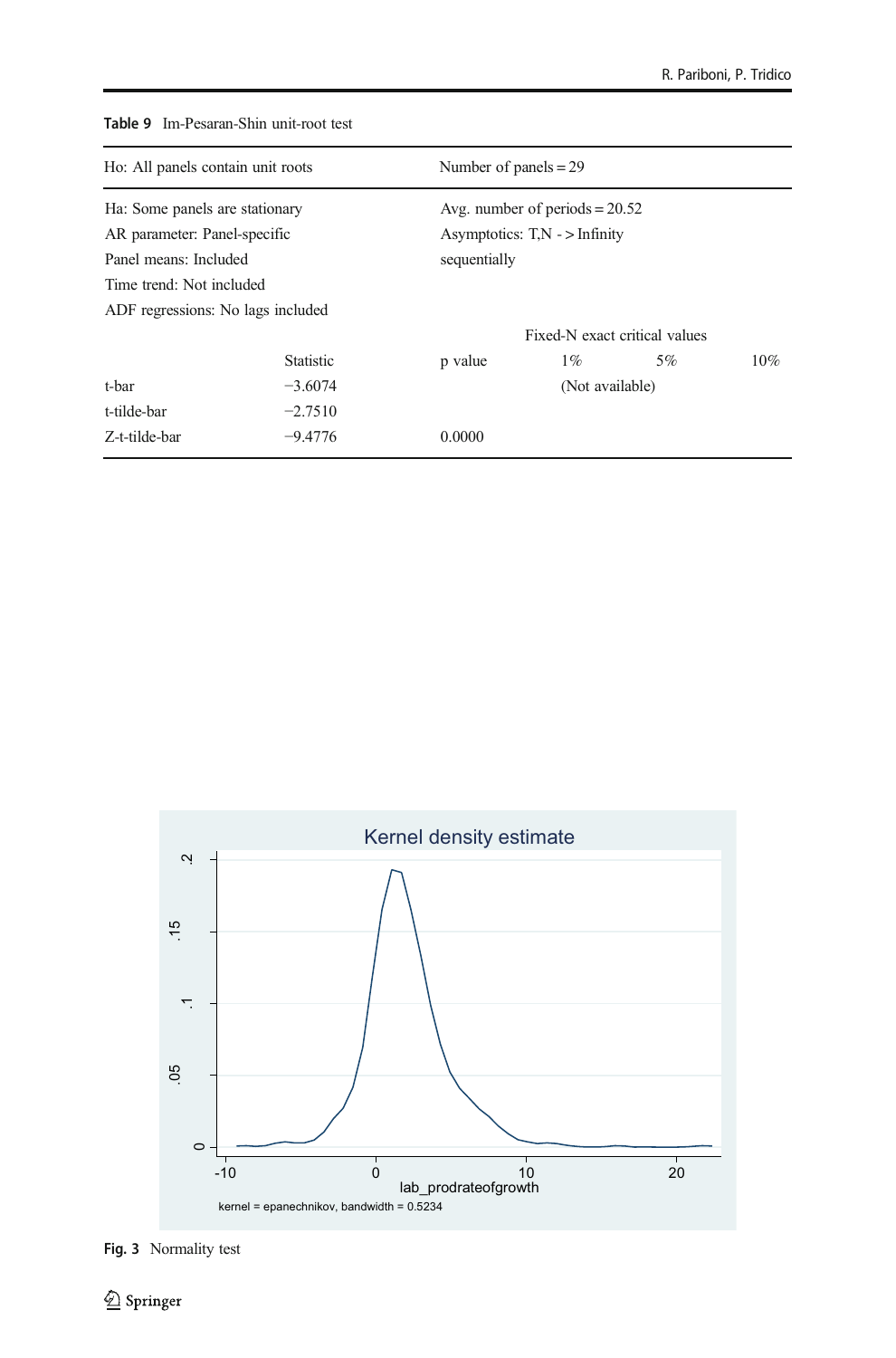### <span id="page-22-0"></span>Table 10 Structural change and LP growth

| Argument                                                         | Description                                                                                          | Expected impact<br>on LP growth of<br>structural change<br>(i.e., the<br>abandonment of<br>manufacturing) |
|------------------------------------------------------------------|------------------------------------------------------------------------------------------------------|-----------------------------------------------------------------------------------------------------------|
| Manufacturing imperative                                         | innovation spillovers from manufacturing to the rest of $+$<br>the economy                           |                                                                                                           |
| Specific obstacles to innovation<br>in service industries        | the average small size of firms in service industries,<br>low I in R&D and in high-tech assets       |                                                                                                           |
| Labor-intensive productive<br>processes in service<br>industries | lower productivity gains and a specialization toward<br>service sectors affected by Baumol's disease |                                                                                                           |
| "Baumol's disease has<br>been cured"                             | overemphasis on structural change<br>due to issues with LP measurement<br>in service industries      |                                                                                                           |
| Heterogeneity of the<br>service sector                           | different service industries can<br>have a different impact                                          | It depends on the<br>specific<br>shape assumed<br>by tertiarization                                       |

Table 11 Labor flexibility and LP growth

| Argument                          | Description                                                                                                                                              | Expected impact on LP<br>growth of labor<br>flexibilization |
|-----------------------------------|----------------------------------------------------------------------------------------------------------------------------------------------------------|-------------------------------------------------------------|
| "Efficiency wages"-style          | erosion of social capital and trust, reduction<br>in the effort exerted by workers, need for<br>a larger share of non-productive,<br>supervisory workers |                                                             |
| Unstable labor relations          | low investment in workforce training<br>and firm-specific human capital                                                                                  |                                                             |
| Obstacle to technical change      | capital-labor substitution, reliance on<br>labor-intensive production processes                                                                          |                                                             |
| Creation of low-productivity jobs | Design of routine jobs, concentrated in<br>low-tech, low-innovation sectors                                                                              |                                                             |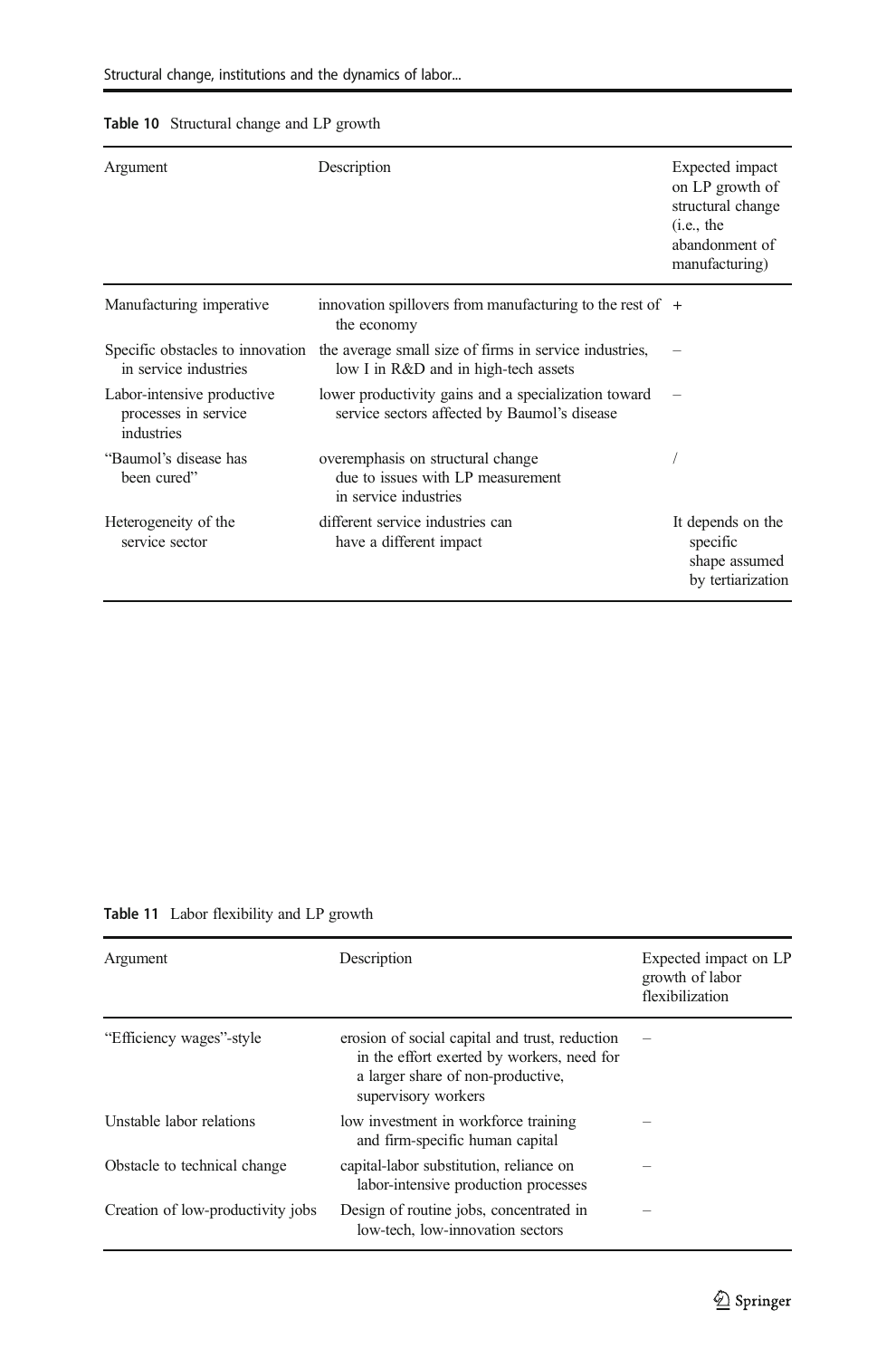<span id="page-23-0"></span>Open Access This article is distributed under the terms of the Creative Commons Attribution 4.0 International License (http://creativecommons.org/licenses/by/4.0/), which permits unrestricted use, distribution, and reproduction in any medium, provided you give appropriate credit to the original author(s) and the source, provide a link to the Creative Commons license, and indicate if changes were made.

## References

- Abrigo MR, Love I (2016) Estimation of panel vector autoregression in Stata. Stata J 16(3):778–804
- Auer P, Berg J, Coulibaly I (2005) Is a stable workforce good for productivity? International Labour Review 144(3):319–343
- Autor DH, Dorn D, Hanson GH (2013) The China syndrome: local labour market effects of import competition in the United States. Am Econ Rev 103(6):2121–2168
- Ayres CH (1944) [1962] The theory of economic Progress. University of North Carolina Press, Chapel Hill
- Bassanini A, Ernst E (2002) Labour market institutions, product market regulation, and innovation: crosscountry evidence. OECD Economics Department Working Papers 316
- Battisti M, Vallanti G (2013) Flexible wage contracts, temporary jobs, and firm performance: evidence from Italian firms. Ind Relat 52(3):737–764
- Baumol WJ (1967) Macroeconomics of unbalanced growth: the anatomy of urban crisis. Am Econ Rev 57(3): 415–426
- Baumol WJ (2002) Services as leaders and the leader of the services. In: Gadrey J, Gallouj F (eds) Productivity, innovation and knowledge in services. Edward Elgar, Cheltenham, pp 147–163
- Baumol WJ, Bowen WG (1965) On the performing arts: the anatomy of their economic problems. Am Econ Rev 55(1/2):495–502
- Baumol WJ, Batey Blackman SA, Wolff EN (1989) Productivity and American leadership. In: The long view. MIT Press, London
- Bhaduri A, Marglin S (1990) Unemployment and the real wage: the economic basis for contesting political ideologies. Camb J Econ 14(4):375–393
- Blanchard O, Landier A (2002) The perverse effect of partial labour market reforms: fixed-term contracts in France. Econ J 112(480):214–244
- Boeri T, Garibaldi P (2007) Two-tier reforms of employment protection legislation: a honeymoon effect? Econ J 117(521):357–385
- Byrne DM, Fernald JG, Reinsdorf MB (2016) Does the United States have a productivity slowdown or a measurement problem? Brook. Pap. Econ. Act 47(1):109–157
- Cappellari L, Dell'Aringa C, Leonardi M (2012) Temporary employment, job flows and productivity: a tale of two reforms. Econ J 122(562):188–215
- Cirillo V, Guarascio D (2015) Jobs and competitiveness in a polarised Europe. Intereconomics 50(3):156–160
- Cirillo V, Fana M, Guarascio D (2017) Labour market reforms in Italy: evaluating the effects of the jobs act. Econ Polit 34(2):211–232
- Courvisanos J (2012) Innovation. In: King JE (ed) The Elgar companion to post Keynesian economics, second edition. Edward Elgar, Cheltenham, pp 294–299
- Daniels P, Rubalcaba L, Stare M, Bryson J (2011) How many Europes? Varieties of capitalism, divergence and convergence and the transformation of the European services landscape. Tijdschr Econ Soc Geogr 102(2): 146–161
- Daveri F, Parisi ML (2015) Experience, innovation, and productivity: empirical evidence from Italy's slowdown. International Labour Review 68(4):889–915
- Delli Gatti D, Gallegati M (2018) Introduction. In: Delli Gatti D, Fagiolo G, Gallegati M, Richiardi M, Russo A (eds) Agent-based models in economics a toolkit. Cambridge University Press, Cambridge, pp 1–9
- Di Meglio G, Pyka A, Rubalcaba L (2015) On the "how many Europes" debate: varieties of service economies. Tijdschr Econ Soc Geogr 106(3):307–320
- Dinopoulos E, Segerstrom P (1999) A Schumpeterian model of protection and relative wages. Am Econ Rev 89:450–472
- Dosi G, Fagiolo G, Roventini A (2010) Schumpeter meeting Keynes: Apolicy-friendly model of endogenous growth and business cycles. J Econ Dyn Control 34(9):1748–1767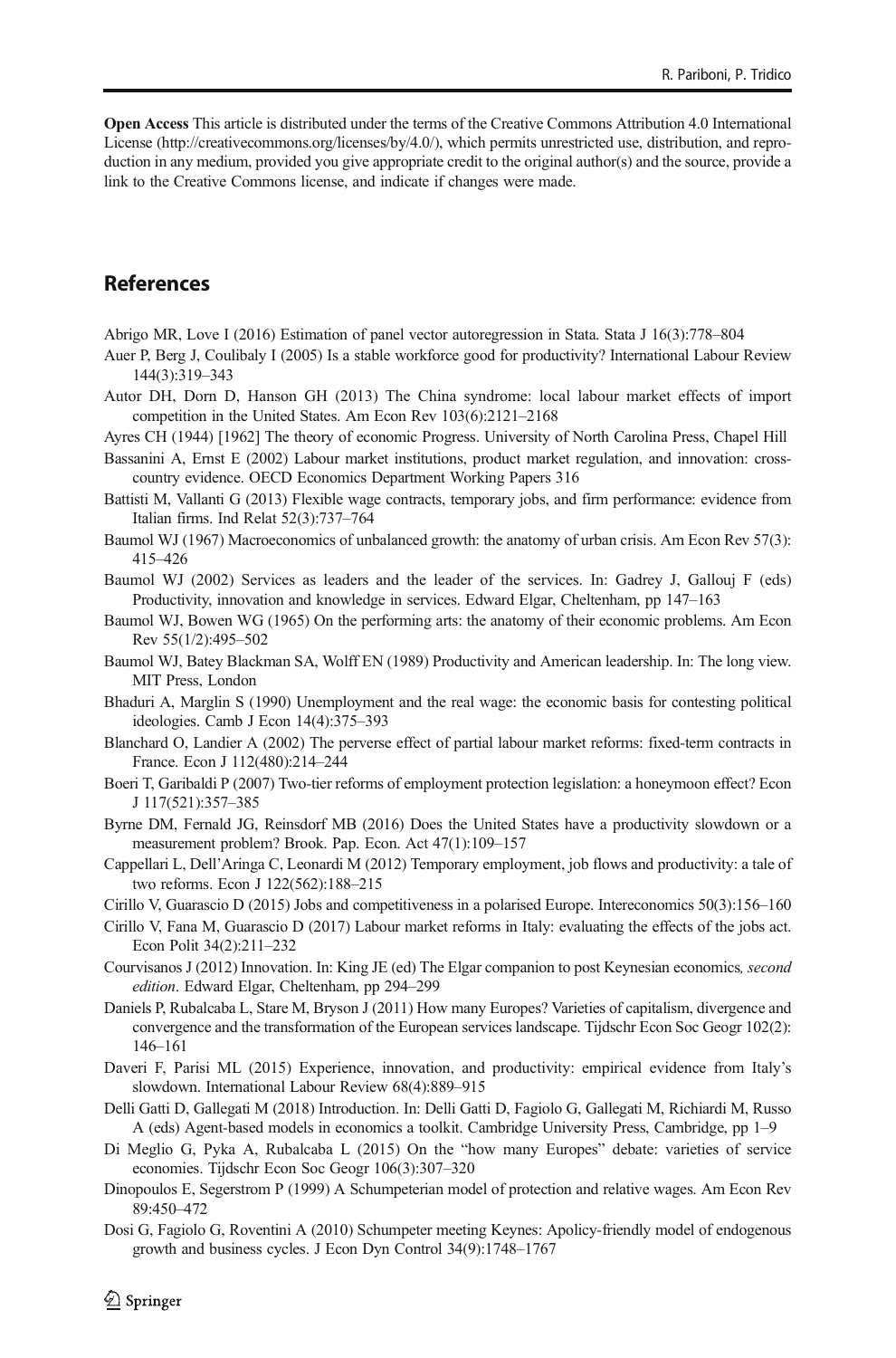- <span id="page-24-0"></span>Dosi G, Pereira MC, Roventini A, Virgillito ME (2017) The effects of labour market reforms upon unemployment and income inequalities: an agent-based model. Soc Econ Rev. [https://doi.org/10.1093](https://doi.org/10.1093/ser/mwx054) [/ser/mwx054](https://doi.org/10.1093/ser/mwx054)
- Edquist H, Henrekson M (2017) Do R&D and ICT affect total factor productivity growth differently? Telecommun Policy 41(2):106–119
- Engel D, Rothgang M, Eckl V (2016) Systemic aspects of R&D policy subsidies for R&D collaborations and their effects on private R&D. Ind Innov 23(2):206–222
- Eurostat Glossary (n.d.-b) definition of Temporary Employment, available at [http://ec.europa.](http://ec.europa.eu/eurostat/statistics-explained/index.php/Glossary:Temporary_employment) [eu/eurostat/statistics-explained/index.php/Glossary:Temporary\\_employment](http://ec.europa.eu/eurostat/statistics-explained/index.php/Glossary:Temporary_employment)
- Fagerberg J, Verspagen B (2002) Technology-gaps, innovation-diffusion and transformation: an evolutionary interpretation. Res Policy 31(8–9):1291–1304
- Gordon RJ (2016) The Rise and Fall of American Growth: The U.S. Standard of Living Since the Civil War. Princeton University Press, Princeton
- Gräbner C, Heimberger P, Kapeller J, Schütz B (2017) Is Europe disintegrating? Macroeconomic divergence, structural polarization, trade and fragility. ICAE Working Paper no 64
- Granger CWJ (1969) Investigating causal relations by econometric models and cross-spectral methods. Econometrica 37(3):424–438
- Griffith R, Redding S, Van Reenen J (2004) Mapping the two faces of R&D: productivity growth in a panel of OECD countries. Rev Econ Stat 86(4):883–895
- Griliches Z (1994) Productivity, R&D, and the data constraint. Am Econ Rev 84(1):1–23
- Hamilton WH (1919) The institutional approach to economic theory. Am Econ Rev 9(1):309–318
- Harchaoui TM (2016) The Europe-U.S. productivity gap in a rear-view mirror: will measurement differences in the services sector output please rise? J Econ Surv 30(1):93–116
- Hartwig J (2008) Productivity growth in the service industries: are the transatlantic differences measurement drive? Rev. Income Wealth 54(3):494–505
- Hartwig J (2011) Testing the Baumol-Nordhaus model with EU KLEMS data. Rev. Income Wealth 57(3): 471–489
- Hidalgo CA, Hausmann R (2009) The building blocks of economic complexity. Proc Natl Acad Sci 106(26): 10570–10575
- Hidalgo CA, Klinger B, Barabási A-L, Hausmann R (2007) The product space conditions the development of nations. Science 317(7):482–487
- Jona Lasinio C, Vallanti G (2013) Reforms, labour market functioning and productivity dynamics: a sectoral analysis of Italy, Government of the Italian Republic, Ministry of Economy and Finance, department of the Treasury Working Paper no 10
- Kaldor N (1961) Capital, accumulation and economic growth. In: Lutz FA, Hague DC (eds) The theory of capital. St. Martin's Press, New York, pp 177–222
- Kaldor N (1966) Causes of the slow rate of economic growth in the United Kingdom. Cambridge University Press, London
- Kaldor N (1970) The case for regional policies. Scottish Journal of Political Economy 17(3):337–348

Kaldor N (1978) Further essays on economic theory. Duckworth, London

- Kleinknecht A, Kwee Z, Budyanto L (2016) Rigidities through flexibility: flexible labour and the rise of management bureaucracies. Camb J Econ 40(4):1137–1147
- Lucidi F, Kleinknecht A (2010) Little innovation, many jobs: an econometric analysis of the Italian labour productivity crisis. Camb J Econ 34(3):525–546
- Marglin SA, Schor JB (eds) (1990) The Golden age of capitalism. Rethinking the postwar experience. Clarendon, Oxford
- Maroto A, Rubalcaba L (2008) Services productivity revisited. Serv Ind J 28(3):337–353
- Maroto-Sánchez A, Cuadrado-Roura JR (2009) Is growth of services an obstacle to productivity growth? A comparative analysis. Struct Chang Econ Dyn 20(4):254–265
- Mazzucato M (2016) From market fixing to market-creating: a new framework for innovation policy. Ind Innov 23(2):140–156
- Mazzucato M, Cimoli M, Dosi G, Stiglitz J, Landesmann M, Pianta M, Walz R, Page T (2015) Which industrial policy does Europe need? Intereconomics 50(3):120–155
- McCombie JSL, Spreafico M (2016) Kaldor's 'technical progress function' and Verdoorn's law revisited. Camb J Econ 40(4):1117–1136
- Nelson RR, Winter SG (1982) An evolutionary theory of economic change. The Belknap Press of Harvard University Press, Cambridge
- Nickell S, Layard R (1999) Labor market institutions and economic performance. In: Ashenfelter O, Card D (eds) Handbook of labor economics, vol 3. Elsevier, Amsterdam, pp 3029–3084